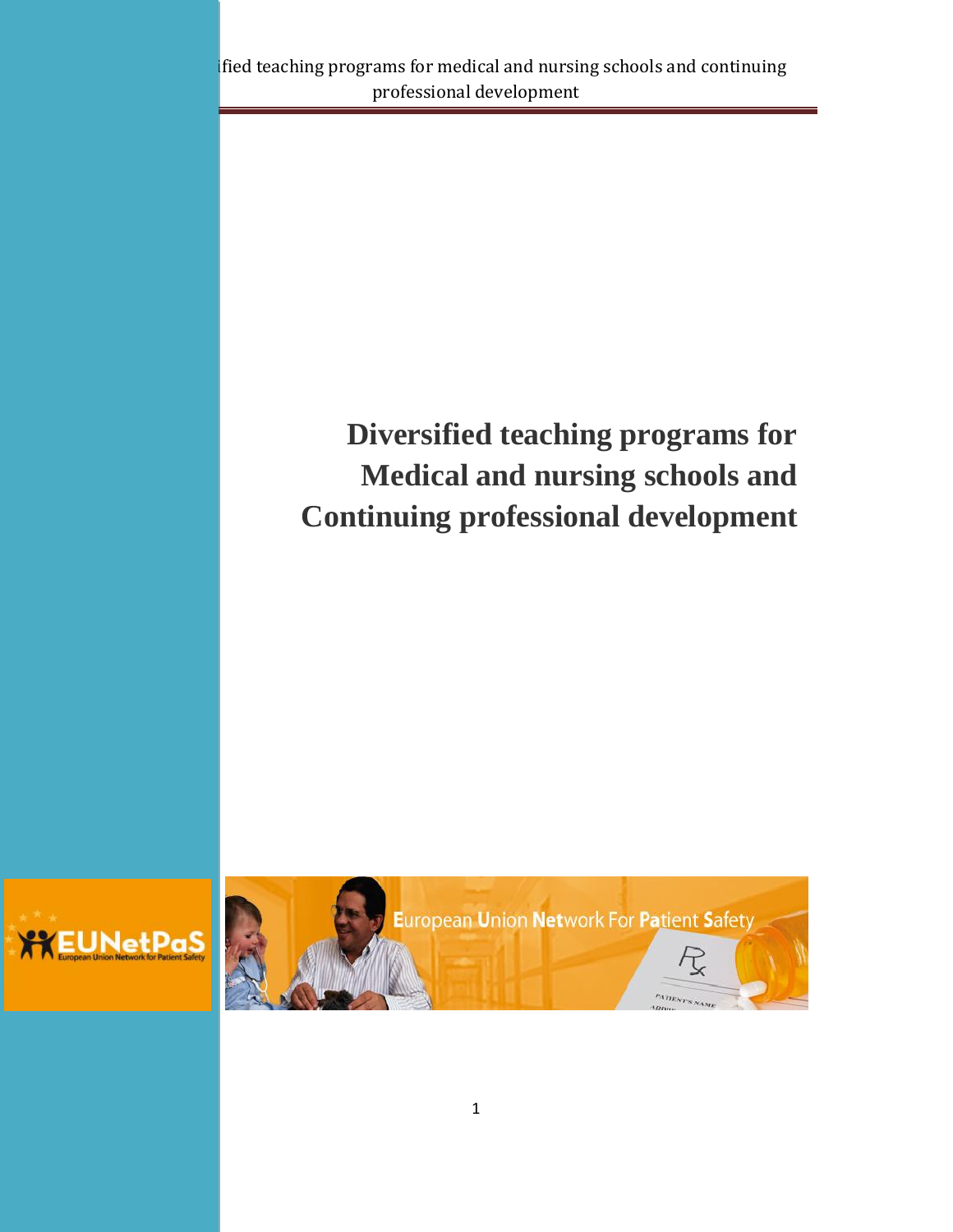

*EUNetPaS is a project funded and supported by the European Commission within the 2007 Public Health Programme.*

*This document has been produced under the auspices of the European Network for Patient Safety (EUNetPaS) and has been elaborated within its Workpackage 2 "Patient Safety Education and Training" First published in 2010*

*Copyright EUNetPaS*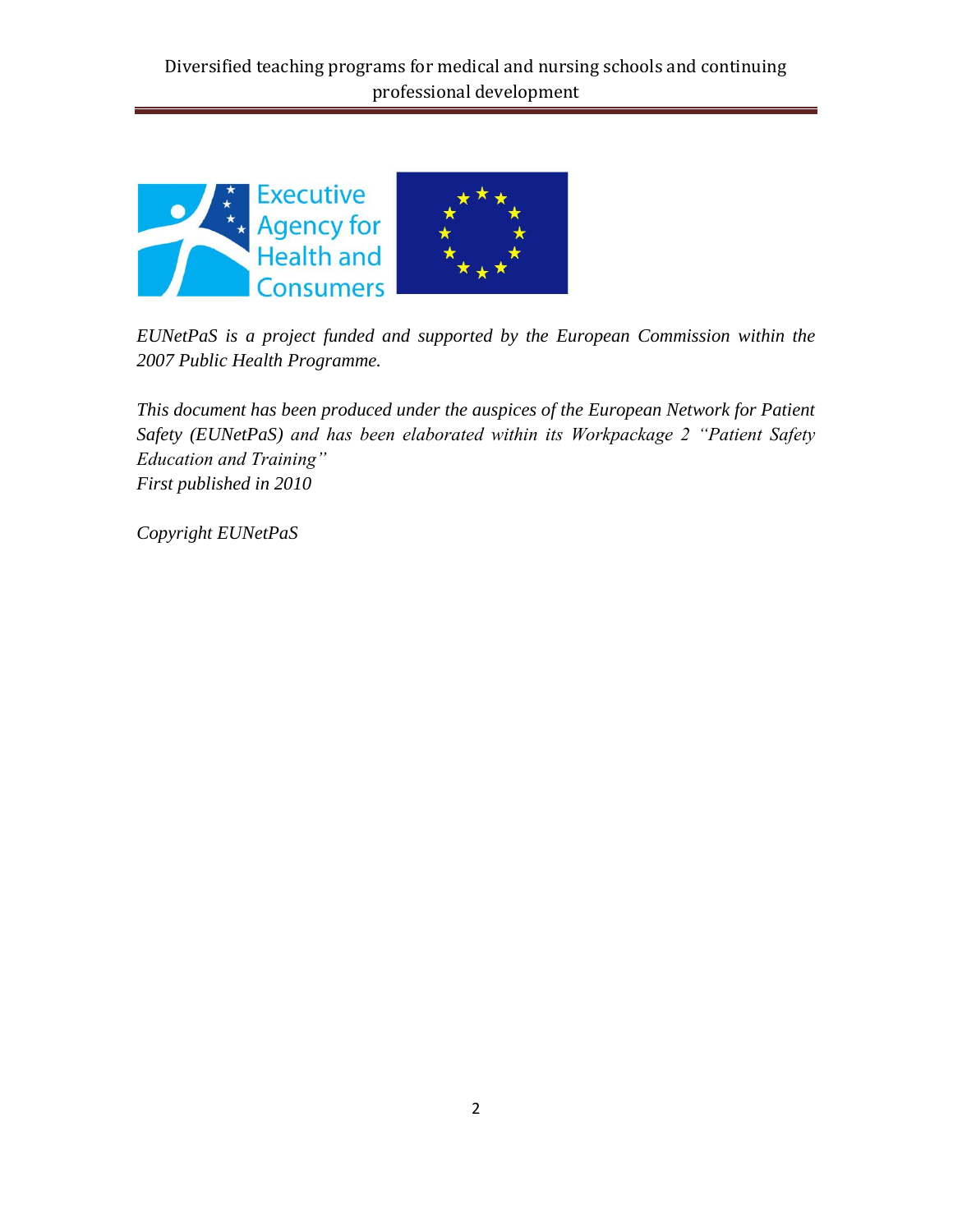# **Table of Contents**

| <b>Good Practices in Medical School Curricula</b>                         |  |
|---------------------------------------------------------------------------|--|
| The Challenge for EU Nursing Education                                    |  |
| <b>CME Concept "Patient Safety"</b>                                       |  |
| Training for Professionals and other PS Education and Training Activities |  |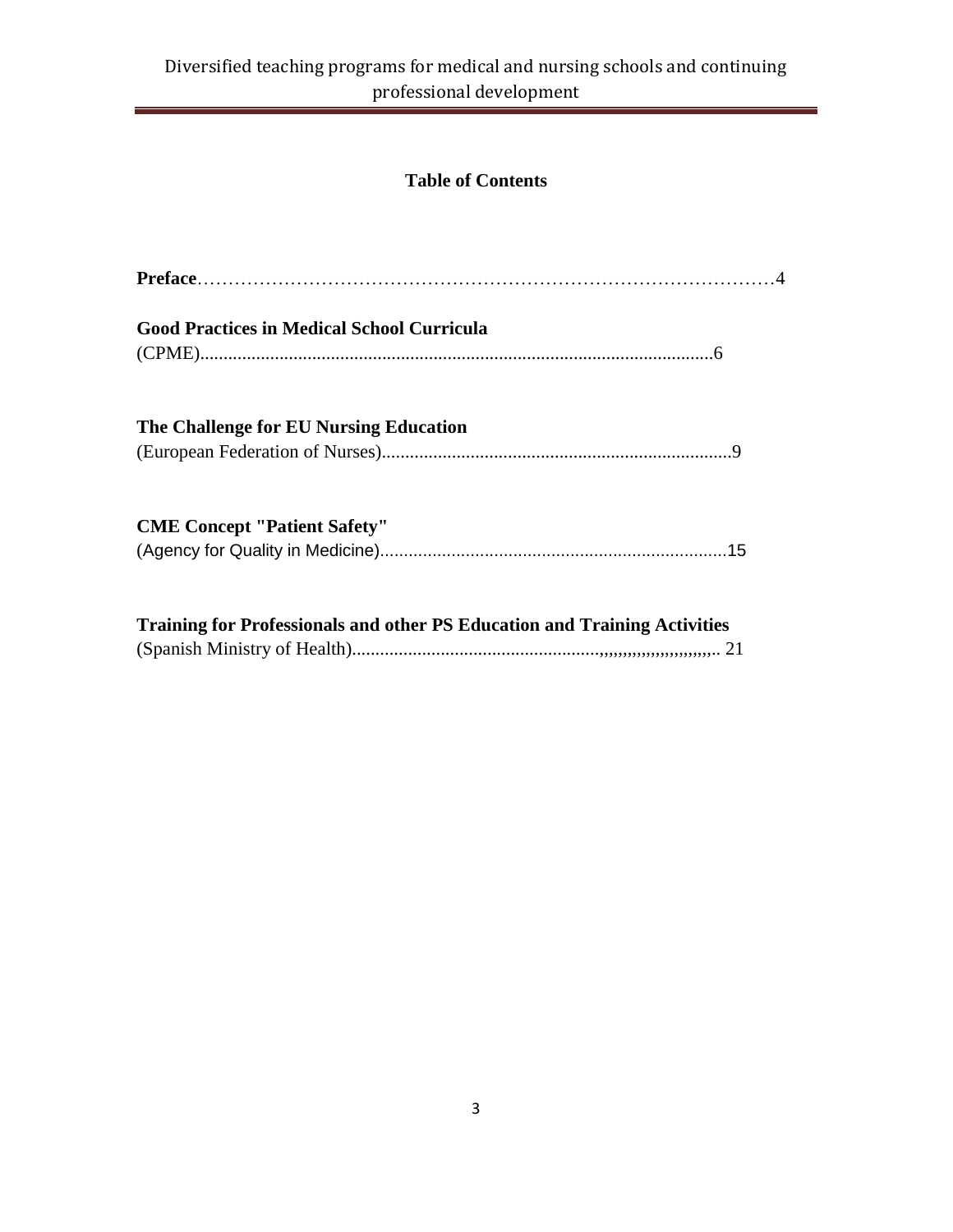# **Preface**

This report aims to present the diversified teaching programs for medical and nursing schools and continuing professional development across the European Union. The report summarises the methodology and focus areas of CPME and EFN addressing Medical Doctors and Nurses respectively with regards to Patient Safety Education and Training. Continuing Medical Education aspects have been contributed by the GCPS while Continuing Professional Development (CPD) addressing all healthcare professionals is exemplified by the Spanish Ministry of Health. The report is structured in chapters reflecting contribution from each of these organizations.

The content of this report is not a consensus of the WP2 Guidelines for Patient Safety Education and Training but rather an interpretation of the Guidelines into these contexts. Therefore the content of the sections included within this report is under the sole responsibility of the organizations who have contributed it.

The report is divided into four chapters. The first chapter analyses the good practices in Medical Curricula, as presented by the Standing Committee of European Doctors (CPME). The systemic nature of PS, the importance of inter-disciplinary communication, cooperation and organisational learning are major values for Medical Doctors' education for Patient Safety, aiming to identify root causes and aggravators of errors. The section includes a proposed Curriculum Guide with the main focus points and their content.

The second chapter analyses the challenge for EU Nursing Education and includes broad aspects ranging from curriculum content to curriculum exchange. The section presents the experience on Patient Safety Education and Training from the nursing perspective, and the possible contribution of the EUNetPaS project towards enhancing the Patient Safety practices within the Nursing profession. In order to identify the current state of play in Nursing Education in Europe particularly on Patient Safety, EFN issued a call to the 32 Nursing leaders of Europe members of EFN, as well as to allied European organisations such as the European Federation of Nurse Educators (FINE). The results of this exercise are described in this chapter.

The third chapter presents the CME-Concept "Patient Safety", as published by the Agency for Quality in Medicine, an organization established jointly by the National Association of Statutory Health Insurance Physicians and the German Medical Council. The aim of the CME-Concept is to provide structured assistance describing topics and processes with the help of which interested professionals, laypersons and others who are active in the realm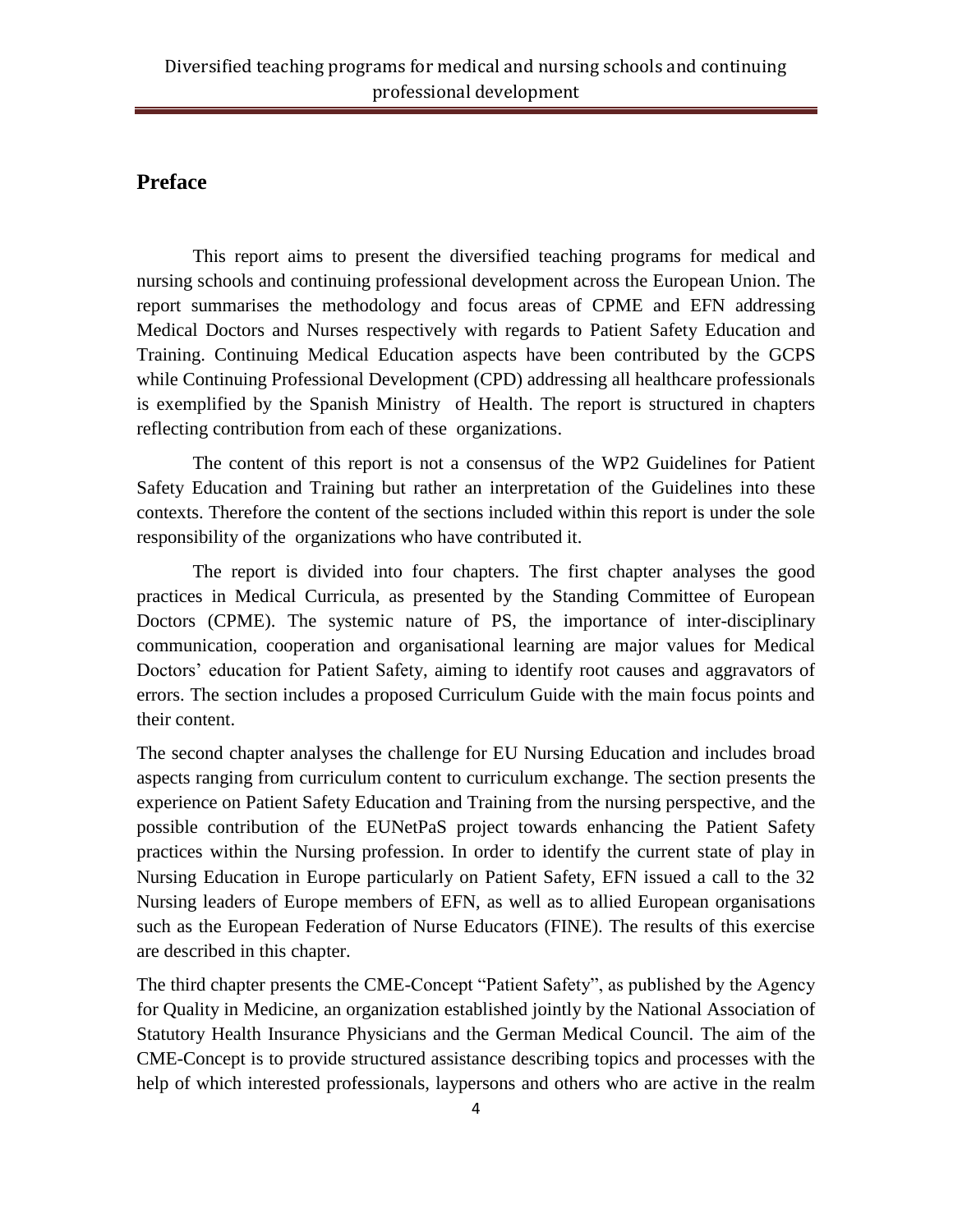of public health can learn about patient safety. It thus encourages the development of a "culture of error and safety awareness" with the ultimate aim of increasing patient safety. The chapter sums up the structure, modules, fundamentals, instruments and content of the CME-Concept, with additional links for further reading.

An extension of the CME-content addressing all healthcare professionals is exemplified in the fourth chapter, describing the National Patient Safety Courses in Spain. The Spanish Teaching program on Patient Safety is included in the national Strategy of PS developed since 2005 in agreement with the representative members of all the 18 Spanish Health Regions (HR). The section describes the Spanish online course for Patient Safety, the Undergraduate and Masters' module, as well as the training module for Patients.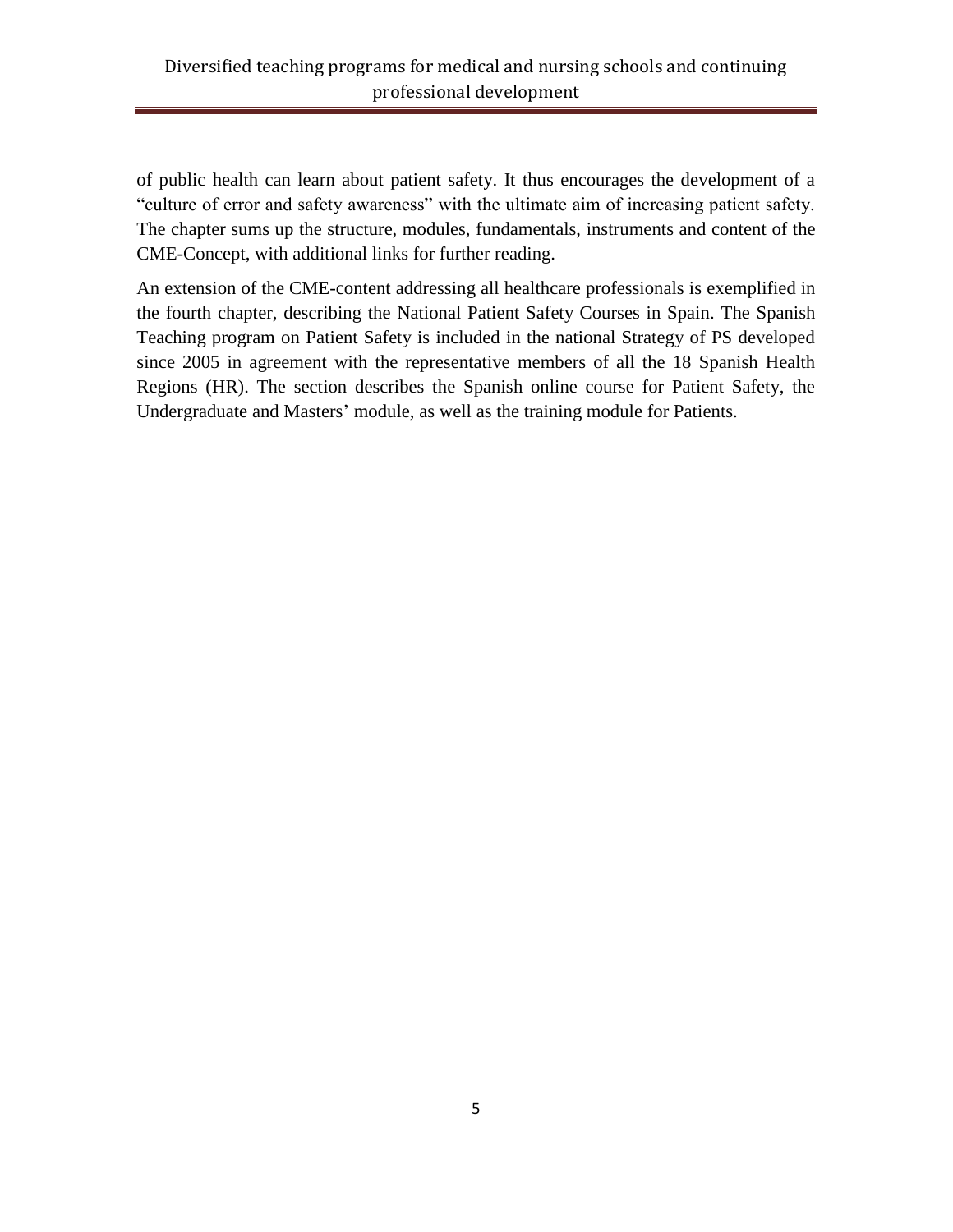# **1. Good Practices in Medical School Curricula (CPME)**

# **Introduction**

In order to integrate Patient Safety (PS) successfully into daily medical practice it is of vital importance to equip healthcare professionals with the necessary awareness and tools early on in their careers. This is best achieved when PS skills are mainstreamed into medical school programmes. Unfortunately, the issue is still rarely to be found in university curricula. By evaluating modules on PS from medical school curricula in different Member States, it was possible to identify elements which can serve as points of reference for the compilation of future programmes.

# **1.1 Objectives**

The curricula examined pay tribute to the topic's complexity by using a multi-level approach not only concerning the module's content, but also with regard to the teaching tools that are used. In order to benefit the **skills, knowledge, and behaviour** of students the sessions combine the theoretical background to the issue with a specific focus on the practical relevance and reality of PS. Real-life case studies, field trips, team projects, and discussions with practitioners encourage students to actively confront the topic and have consequently been evaluated as the most effective and appreciated components of PS modules.

The central aims of PS curricula can thus be summarised as the following **learning objectives**:

- Students are to gain an understanding of the systemic nature of PS and be sensitised to the importance of inter-disciplinary communication and cooperation. The importance of organisational learning is referenced throughout the sessions.
- The mindset of students and consequently their behaviour is to shift from interpreting adverse events as individual failings associated with blame and guilt towards reporting and examining PS incidents with the aim of identifying root causes and aggravators of errors.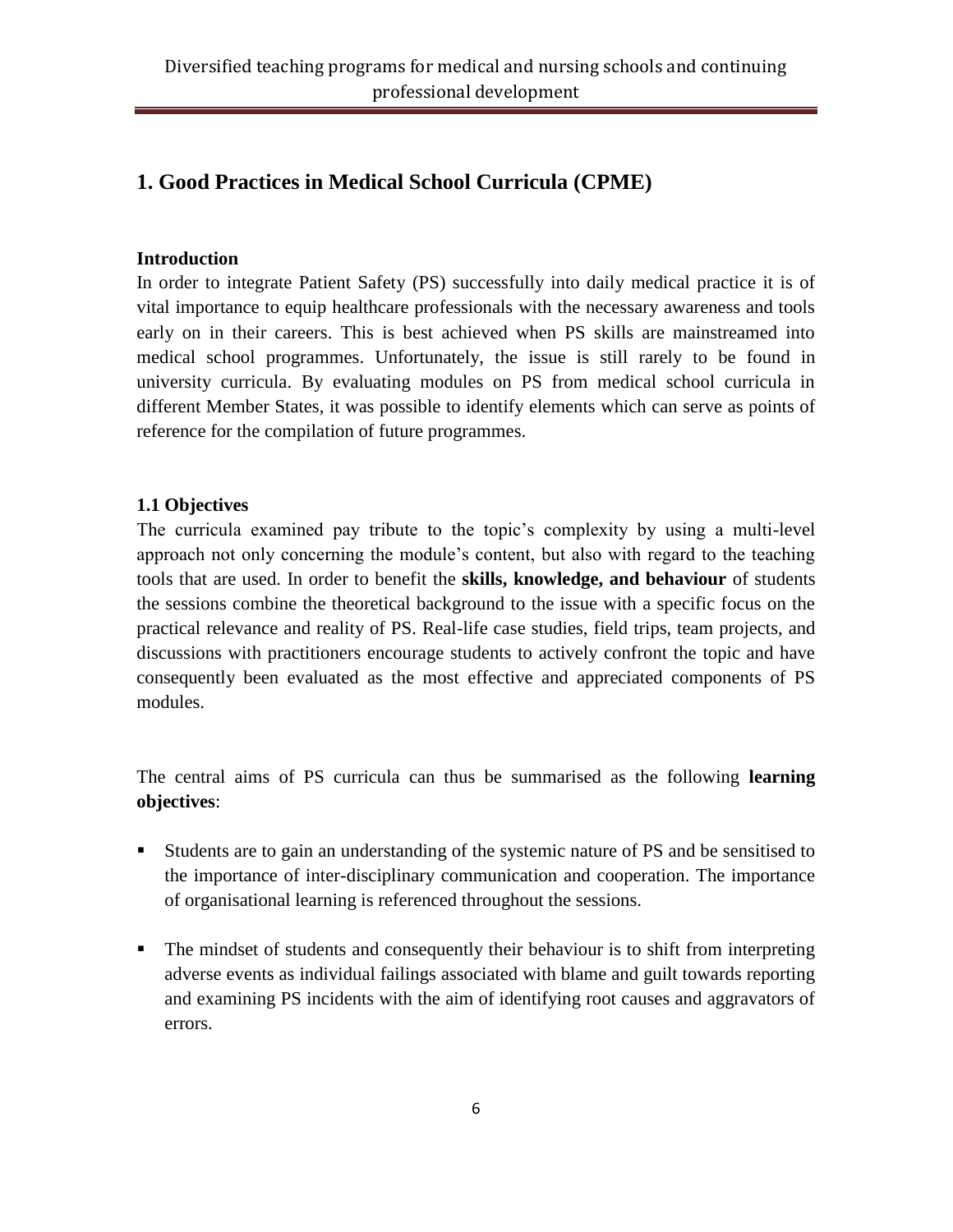The module is to provide students not only with awareness for the issue, but also train them to be able to apply assessment tools and problem-solving mechanisms in real-life work situations, and thus take a lead in actively contributing to the prevention of adverse events.

# **1.2 Curriculum Guide**

| <b>Session</b>   | <b>Focus</b>                                                        | <b>Possible Content</b>                                                                                                                                                                                                                                                                                                                                                                                                                               |
|------------------|---------------------------------------------------------------------|-------------------------------------------------------------------------------------------------------------------------------------------------------------------------------------------------------------------------------------------------------------------------------------------------------------------------------------------------------------------------------------------------------------------------------------------------------|
| Prepa-<br>ration | Evaluation                                                          | Assessment of students' level of knowledge and awareness<br>$\blacksquare$<br>of PS prior to module                                                                                                                                                                                                                                                                                                                                                   |
| 1.               | Definitions and<br>Terminology                                      | Clarification of the fundamental terms used in the context<br>$\blacksquare$<br>of PS<br>Positioning of PS in the wider debate on quality in medical<br>$\blacksquare$<br>treatment and clinical care                                                                                                                                                                                                                                                 |
| 2.               | <b>Patient Safety</b><br>Indicators and<br><b>Measurement Tools</b> | Introduction to PS statistics, e.g. frequency, typology of<br>٠<br>adverse events<br>Development of PS indicators and examination of sets of<br>$\blacksquare$<br>PS indicators, e.g. SIMPATIE<br>Development of Root-Cause-Analyses (RCA)<br>٠<br>Interpretation of PS indicators and practical<br>$\blacksquare$<br>implementation                                                                                                                  |
| 3.               | Patient Safety and<br>Organisational<br>Dimension                   | Case studies on organisational causes of PS incidents<br>$\blacksquare$<br>Introduction of concept of PS culture and indicators, cf.<br>$\blacksquare$<br><b>EUNetPaS WP1</b><br>Introduction of organisational mechanisms of<br>$\blacksquare$<br>improvement, e.g. in-house Reporting and Learning<br>Systems (RLS) (cf. WP 3)<br>Comparison of Risk Management and communication<br>$\blacksquare$<br>mechanisms from other sectors, e.g. aviation |
| $\overline{4}$ . | Patient Safety and<br>the Personal<br>Dimension                     | Overcoming personal errors: in-house and external<br>٠<br>assistance<br>Identification of personal aggravators of PS incidents and<br>٠<br>preventative measures<br>Use of personal PS skills and knowledge in the prevention<br>Ξ<br>of adverse events                                                                                                                                                                                               |
| 5.               | Doctor-Patient<br>Relations                                         | Defining patient-centred care<br>$\blacksquare$<br>Information to and communication with patients<br>$\blacksquare$<br>Patients' involvement in PS<br>$\blacksquare$                                                                                                                                                                                                                                                                                  |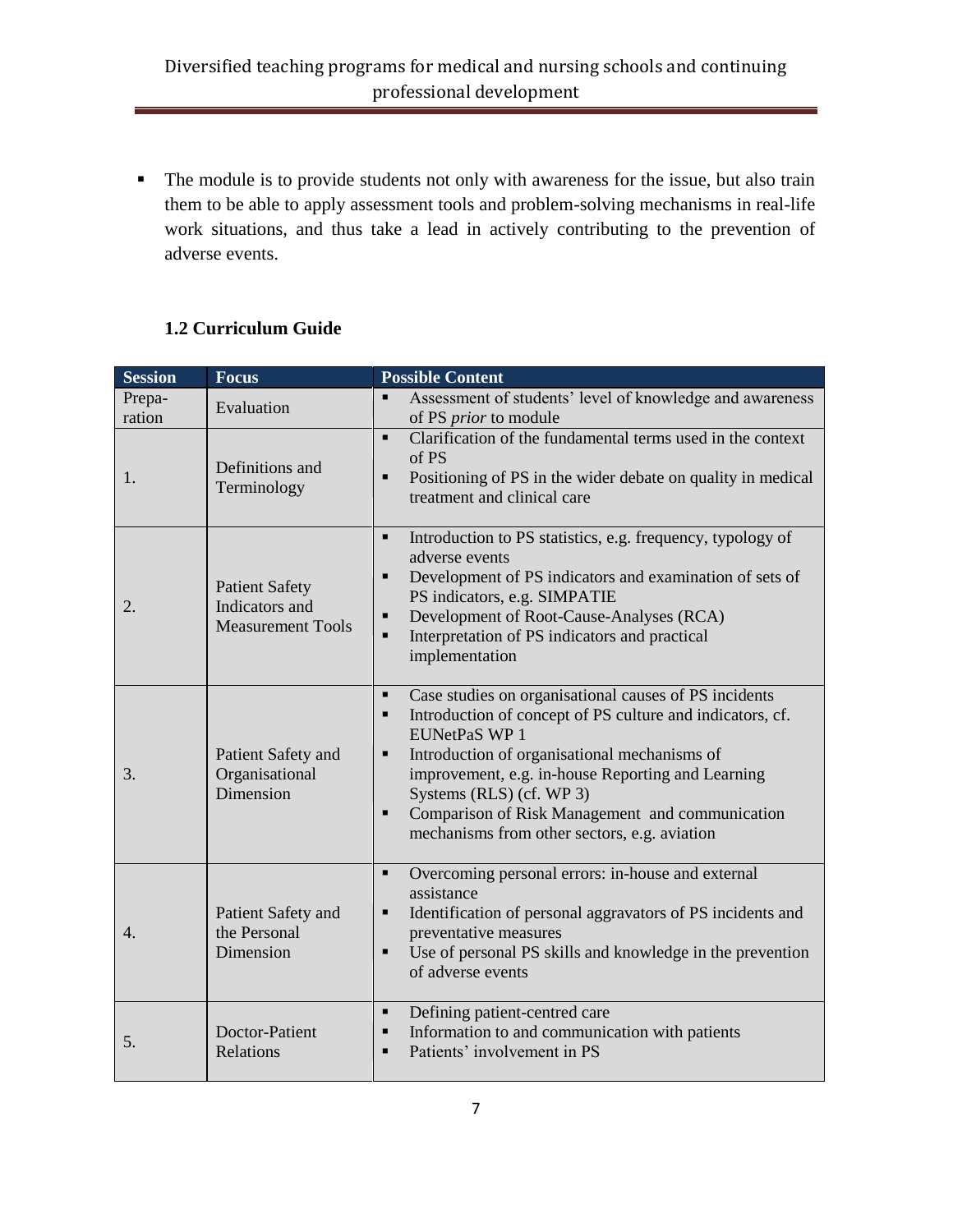| 6.                   | Patient Safety and<br>the Ethical<br>Dimension           | Introduction of the work of medical ethics committees or<br>$\blacksquare$<br>comparable bodies<br>Learning from and managing complaints<br>■                                                                                                                                                                                     |  |
|----------------------|----------------------------------------------------------|-----------------------------------------------------------------------------------------------------------------------------------------------------------------------------------------------------------------------------------------------------------------------------------------------------------------------------------|--|
| 7.                   | Patient Safety and<br>the Legal Dimension                | Legal mechanisms in case of adverse events<br>■<br>Public disclosure and communication<br>■<br>Labour law and health legislation<br>п                                                                                                                                                                                             |  |
| 8.                   | <b>Patient Safety</b><br><b>Beyond Medical</b><br>School | Presentation of PS policy initiatives (local, national,<br>$\blacksquare$<br>European level) and contact points<br>Presentation of PS CPD activities: university, hospitals,<br>п<br>medical chambers, private sector<br>Presentation of platforms for the exchange of good<br>■<br>practice, e.g. EUNetPaS website and databases |  |
| <b>Follow-</b><br>Up | Evaluation                                               | Assessment of students' level of knowledge and awareness<br>$\blacksquare$<br>of Patient Safety after module (link to accreditation?)<br>Assessment of course contents with a view to revision<br>$\blacksquare$                                                                                                                  |  |

# **1.3 Conclusion**

One of the most striking features of the curricula examined was their dedication to remaining dynamic and relevant. Parallel to innovations from academia and practice, students' feedback on the modules is used as one of the most significant points of reference for revising the courses regularly.

The Curriculum Guide presented in this booklet should thus be interpreted as a compilation of current approaches to PS in the EU which does not represent an exhaustive or finalised paradigm of teaching and learning PS, but rather offers a basis on which to build continuously.

Given the fact that current medical school curricula rarely accommodate the topic of PS in the list of mandatory modules, it may be worth considering to what extent graduates of the course may be able to obtain a type of certification for completing this additional qualification. An acknowledgement of committing to participate in PS modules may help to increase the topic's relevance in the context of medical studies and encourage universities to mainstream it into their educational programme.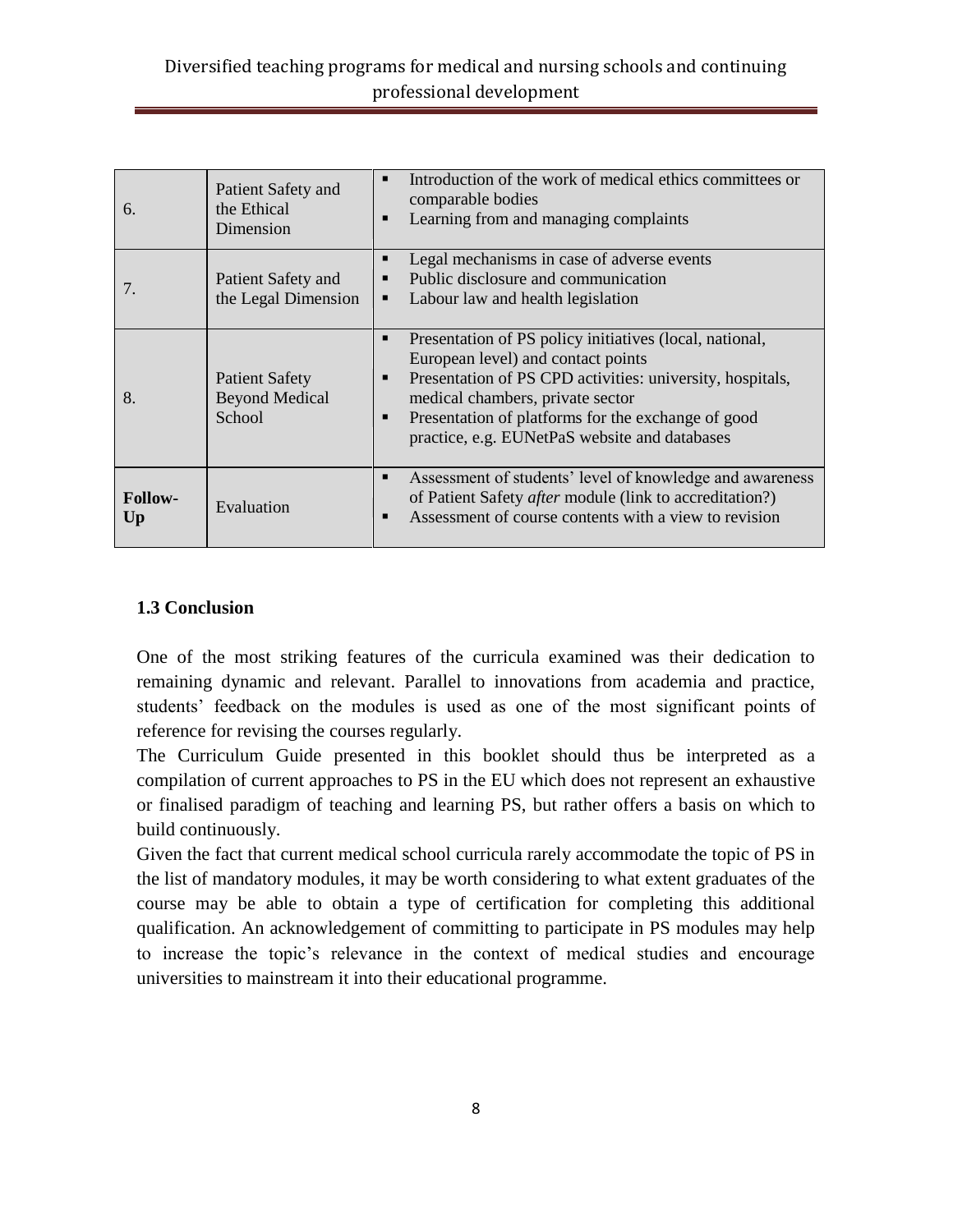# **2. The Challenge for EU Nursing Education: From Curriculum Content to Curriculum Exchange**

#### **Introduction**

Nursing Education has a crucial role in developing the knowledge, skills and behaviours that promote patient safety. However, when asking 32 nursing leaders of the EU and allied associations to provide examples of Patient Safety Curricula, it becomes clear that these do not exist so obviously. Patient safety is built-in across the pre- and post-registration Nursing curriculum and so consequently patient safety is revealed as an embedded model, rather than a distinct module. Furthermore, the evidence about how patient safety is addressed in nursing curricula and how nursing schools develop their curricula integrating a patient safety module is extremely limited and not researched regarding its impact on patient outcomes. Although different aspects of patient safety feature in the formal preregistration nursing curriculum, there is no uniform approach to Patient Safety into the nursing bachelor and master curriculum, nor in the development of continuous professional development courses and events. The EUNETPAS guidelines for the development of Patient Safety Curricula are therefore essential as a starting point for change.

#### **2.1 What the EU Directive 2005/36 has to say on Patient Safety**

Directive 2005/36 requires Nurses to have sufficient training on the principles of quality Nursing Care. Nurse education needs to be comprehensive and embracing an interdisciplinary scientific basis. Nurse training supports the acquisitions of practical experience and skills, while working collaboratively within and between the health teams. Such education and training is meant to ensure patient safety and quality care at all times. Within this context of the free movement of nurses within the EU, based on their mutual recognition of professional qualifications, it is essential to harmonize the patient safety education. The EUNETPAS guidelines for the development of Patient Safety Curricula are therefore an important tool to support the implementation of Directive 2005/36 into national nursing legislation. Considering the continuous downgrading of the nursing education, as an aftermath of the 2008 financial and economic crisis (EFN, 2009), we cannot risk compromising quality and safe care since this can only be guaranteed within a supportive working environment and by adequately educated staff (Aiken et al., 2002).

# **2.2 How can EUNetPaS Challenge the Nursing Paradigm on Patient Safety**

If nursing educational curricula were to recognise the value of basic Patient Safety principles and acknowledge the essential skills and knowledge involved, like reporting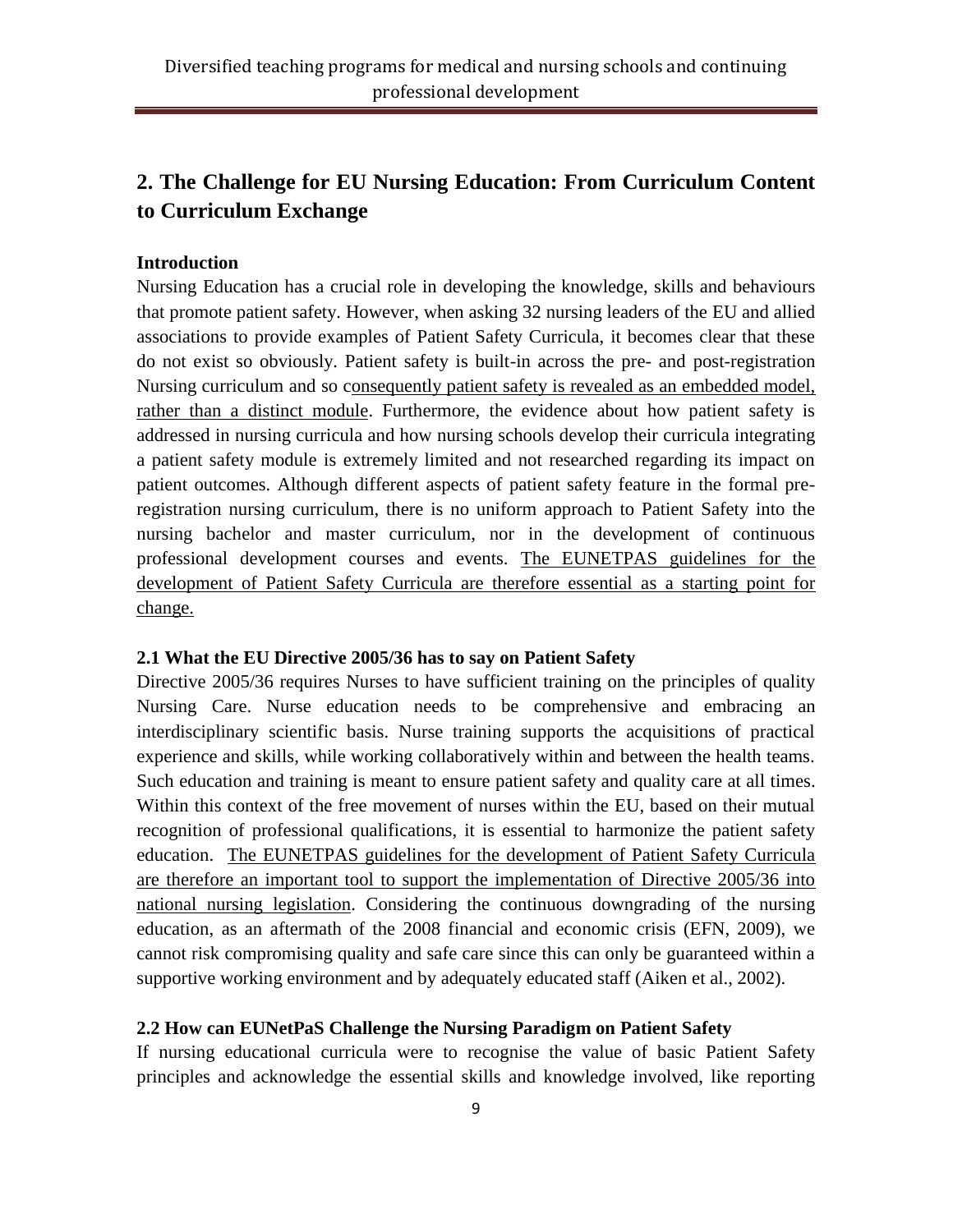and learning from errors, such events could become part of a wider educational resource enabling students, practitioners and teachers to prevent threats to patient safety. EUNetPaS Patient Safety guidelines should therefore serve as the foundation to developing integrated interdisciplinary patient safety modules and engraving these in healthcare professionals' education across the EU. Finally, EFN expects that the patientcenteredness of the guidelines and the engraving of key patient involvement principles would ensure patients are at the heart of such curriculum development which in turn would enable patient empowerment while also supporting patients in seizing control over their healthcare.

#### **2.3 A familiar story**

Seating in the bus on her way home from work, Maria feels a heavy burden on her shoulders and tightness on her chest. Another workday went by where despite her best efforts suboptimal care was yet again provided by her Department to patients in pain and need. Maria is a senior nurse working in a busy Emergency Department (ED) in her local hospital.

As she reflects on her day at the hospital the image of Mr Petrelli keeps coming to mind; a 47 year old man, local businessman, husband and father of two, who approached the hospital ED with high fever and an overall feeling of fatigue. On admission Mr Petrelli was diagnosed with a mere infection which should be treated with some intravenous antibiotics, nothing for his family to be concerned about – or so they thought. Maria feels upset while she recollects Mr Petrelli deteriorating with difficulty in breathing and a noticeably low blood pressure before her colleagues' eyes. Although he had reported his penicillin allergy, a tragic error meant he was faced with the prospect of anaphylactic shock. Obviously the severity of his situation was picked up and the worse was prevented, but Maria cannot stop thinking about what had gone wrong. She remembered reading in the newspaper that medication errors were the most frequent source of patient safety incidents. Maria is not surprised, in her Department patient safety is paid lip-service but without concrete actions.

Maria decides to take action and embarks on a search for material that can support her in her endeavour. After an internet search she comes across a pan-European project on patient safety, namely EUNetPaS. Within this project she uncovers guidelines for setting up patient safety educational interventions and she realises she has found exactly what she needed! Maria reads through the document quickly and charts her plan of action into leading her own localised change. Taking advantage of her practical experience as a senior nurse, her academic training and awareness of her Hospital's policies she designs a quick course for all her colleagues focussing on raising awareness about: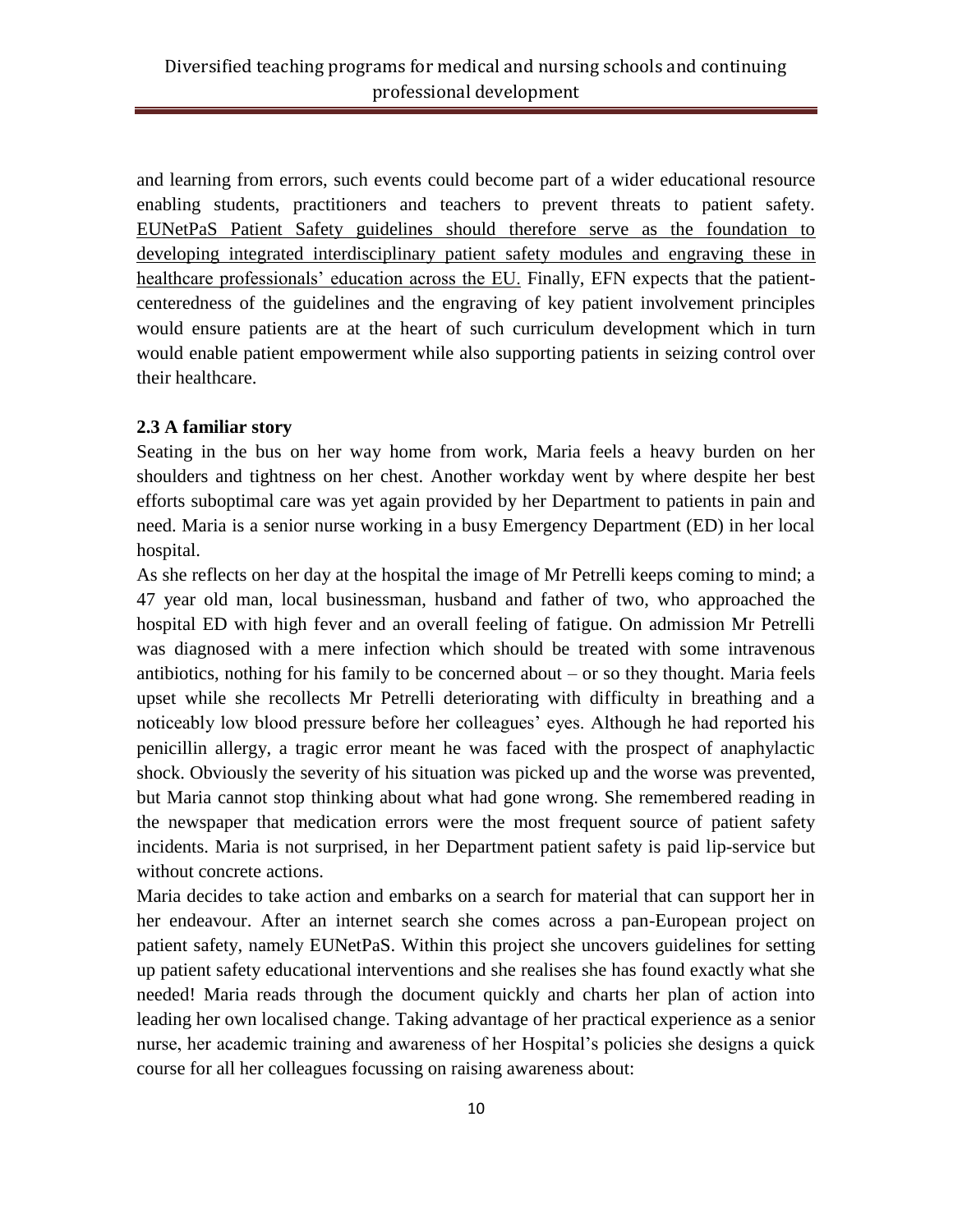- the risk factors resulting to patient safety incidents;
- the importance of reporting errors and near misses;
- and the values of proper communication and teamwork.

Enthused with her newly acquired knowledge and action plans, Maria begins communicating her proposal with nursing, medical, pharmacy, and management colleagues using EUNetPaS and its documents as actively supporting her proposal. Her colleagues, clearly impressed with the quality of the material and high level significance of the issue, express their full support and together they begin to plan how Maria's proposals can be implemented in the Department.

A few months later Maria is sitting on the bus on her way home from work, smiling as she feels assured her patients are in the capable hands of her colleagues. During this period her Department has implemented information days to raise awareness of patient safety, risk factors, communication and teamwork skills, and has put in place adverse events reporting systems. Patient safety is now embedded in daily practice which has resulted in a dramatic reduction in patient safety incidents and a sharp rise in patient satisfaction.

# **2.4 About EFN**

The [European Federation of Nurses Associations \(EFN\)](http://www.efnweb.eu/) was established in 1971 and is the **independent voice** of the profession. The EFN consists of National Nurses Associations from 32 EU Member States, **working for the benefit of 6 million nurses** throughout the European Union and Europe. The mission of EFN is to strengthen the status and practice of the profession of nursing for the benefit of the **health of the citizens** and the interests of nurses in the EU & Europe. As part of its contribution to EUNetPaS, the EFN with the support of its members and allied organizations has compiled a resource reflecting the current state of play of Patient Safety education in Nursing curricula – herein referred to as the Nursing Paradigm.

The current document begins by providing a brief background on the contemporary political and educational debates on Patient Safety within Nursing to set the relevant scene within which this Paradigm takes place. This is followed by a description of the EFN exercise in identifying the reality of patient safety modules in Nursing curricula throughout the EU, while concluding with implications for future actions and examples from Member States.

# **2.5 Patient Safety and the Nursing Profession**

Patient Safety has been an issue of paramount importance for the Nursing profession since the early work by Florence Nightingale, which included setting care and hygiene standards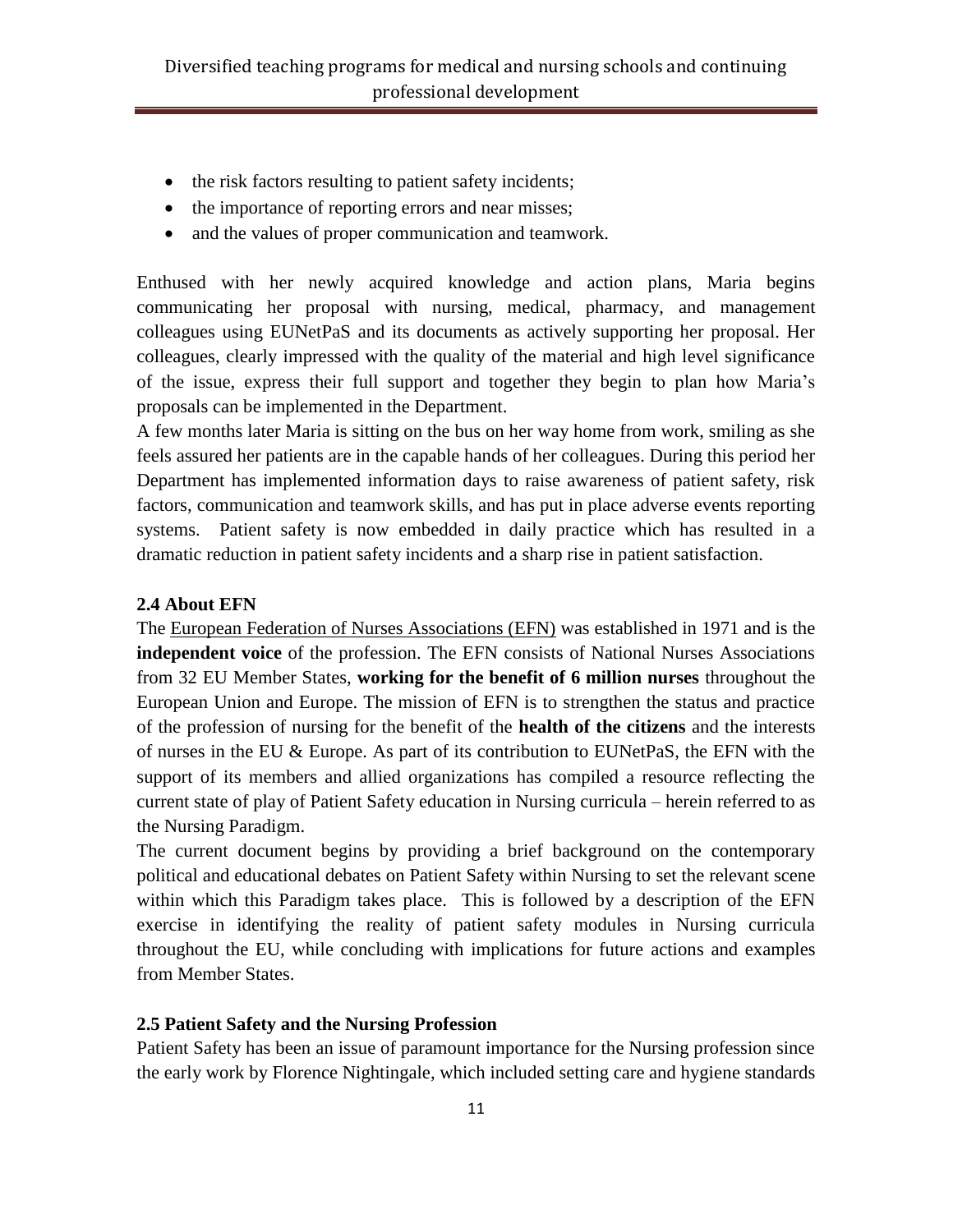in Hospitals to combat deadly healthcare associated infections and avoidable complications thus championing the safety of patients. Particularly, in 1854 during the Crimean War Florence Nightingale collected data on mortality rates of soldiers which she divided into three categories: (1) deaths caused by preventable contagious diseases, (2) deaths due to infections of patient's wounds, and (3) deaths from all other causes (Nightingale, 1858). It soon became obvious to Nightingale that soldiers were dying as patients in field hospitals from avoidable complications and infections at a faster rate than those dying on the battlefield. Consequently, she implemented actions to improve **standards of care** resulting in the death rate falling drastically and planting the seeds of the patient safety movement for the decades to come (Shell and Dunlap, 2008).

Following from this great heritage, the profession of Nursing has been at the forefront of patient safety taking special attention to the training and education of its workforce. Internationally, the International Council of Nurses (ICN) has been tackling this issue with force since it established that Patient safety is fundamental to quality health and nursing care. ICN believes that the enhancement of patient safety involves a wide range of actions in the recruitment, training and retention of health care professionals, performance improvement, environmental safety and risk management, including infection control, safe use of medicines, equipment safety, safe clinical practice, safe environment of care, and accumulating an integrated body of scientific knowledge focused on patient safety and the infrastructure to support its development (ICN, 2002).

ICN understands that Nurses address patient safety in all aspects of care including informing patients and others about risk and risk reduction, advocating for patient safety and reporting adverse events. Early identification of risk is key to preventing patient harm and so a system-wide approach is strongly supported, based on a philosophy of transparency and reporting - not on blaming and shaming the individual care provider – and incorporating measures that address human and system factors in adverse events.

Within Europe and with a focus on Nursing Education, the European Federation of Nurses (EFN) has published a series of Position Statements including the importance of a consultation mechanism as set out in Directive 2005/36/EC to allow input of the professions. One of these statements, also based on the 2005/36/EC directive, Bologna and EU Qualifications Framework describe the educational framework for nurses. These include common principles as set out by EFN, ESNA (The European Nursing Student Association), ESNO (European Specialist Nurses Organisations) and ICN (International Council of Nurses). Also included are relevant statements of EFN on the Continuing Professional Development (CPD) of nurses and for Specialist nurse education such as the EFN mapping and report on CPD in Nursing across the EU and the Civil Society Resolution on CPD.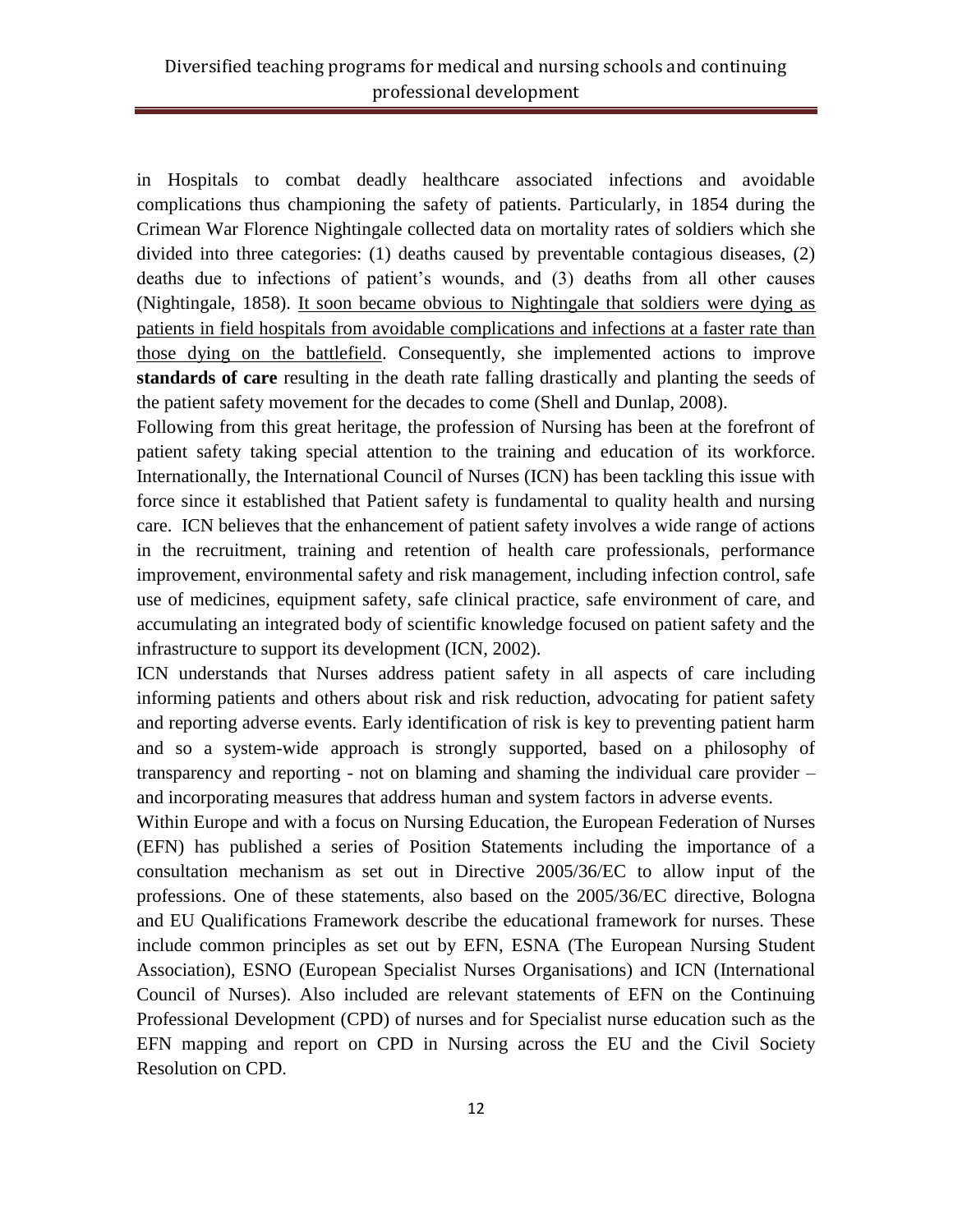Furthermore, EFN commissioned a study by WENR on the state of the art on Patient Safety in Europe including literature on high reliability organisations, medication errors, and hospital acquired infections (Smith et al. 2008). This work was subsequently used to inform discussions in the European Commission and Parliament regarding the proposed Council Recommendation on Patient Safety and Healthcare Associated Infections. Finally, EFN Position Statements describe general requirements for Patient Safety with particular reference to the need for education on Patient Safety (EFN, 2007).

Therefore, the cultural shift to strengthen patient safety begins with the education system and involves modifications to curricula content, facilitation of multidisciplinary processes, and inclusion of theory and practice that reflect critical inquiry into healthcare and nursing education systems to ensure patient safety. Subsequently, the integration of Patient Safety Core Curriculum guidelines for the development of Patient Safety modules in nursing education systems is welcomed.

#### **2.6 EFN exercise**

With a view of identifying the current state of play in Nursing Education in Europe particularly on the subject of Patient Safety, EFN issued a call to the 32 Nursing leaders of Europe members of EFN, as well as to allied European organisations such as the European Federation of Nurse Educators (FINE). In this call EFN asked to be advised on potential best practices and to be fed back with relevant examples. The Nursing community responded with great enthusiasm and willingness to contribute to this call, providing ample material and explaining work undertaken at National level.

The results of this effort indicate that patient safety is a **fundamental aspect** of every part of the Nursing curriculum at pre- and post-registration level. Aspects of patient safety have been identified in numerous modules including the Basics of Nursing, Medication Safety, Wound Care, Moving and Handling, Cultural Safety, Infection Control, postsurgical care, and so forth. However, a distinct module addressing solely the patient safety literature does not seem to be easily identifiable. Consequently, the EFN concludes that in Nursing education patient safety is represented as an **embedded model** built-in across the curriculum, rather than as a distinct module. Therefore, the debate the EFN would like to launch is whether such as module would in fact add value to the curricula already in existence or whether this would appear to be a duplication of work?

Arguably, although some voice concerns regarding the apparent lack of this module in Nursing there is no substantial evidence to suggest this represents an omission to existing curricula (Wakefield et al., 2005). Similarly, the literature is unclear regarding the extent to which introducing a Patient Safety module would in any way improve quality of care and patient outcomes. Even though this is an area of debate that could well continue into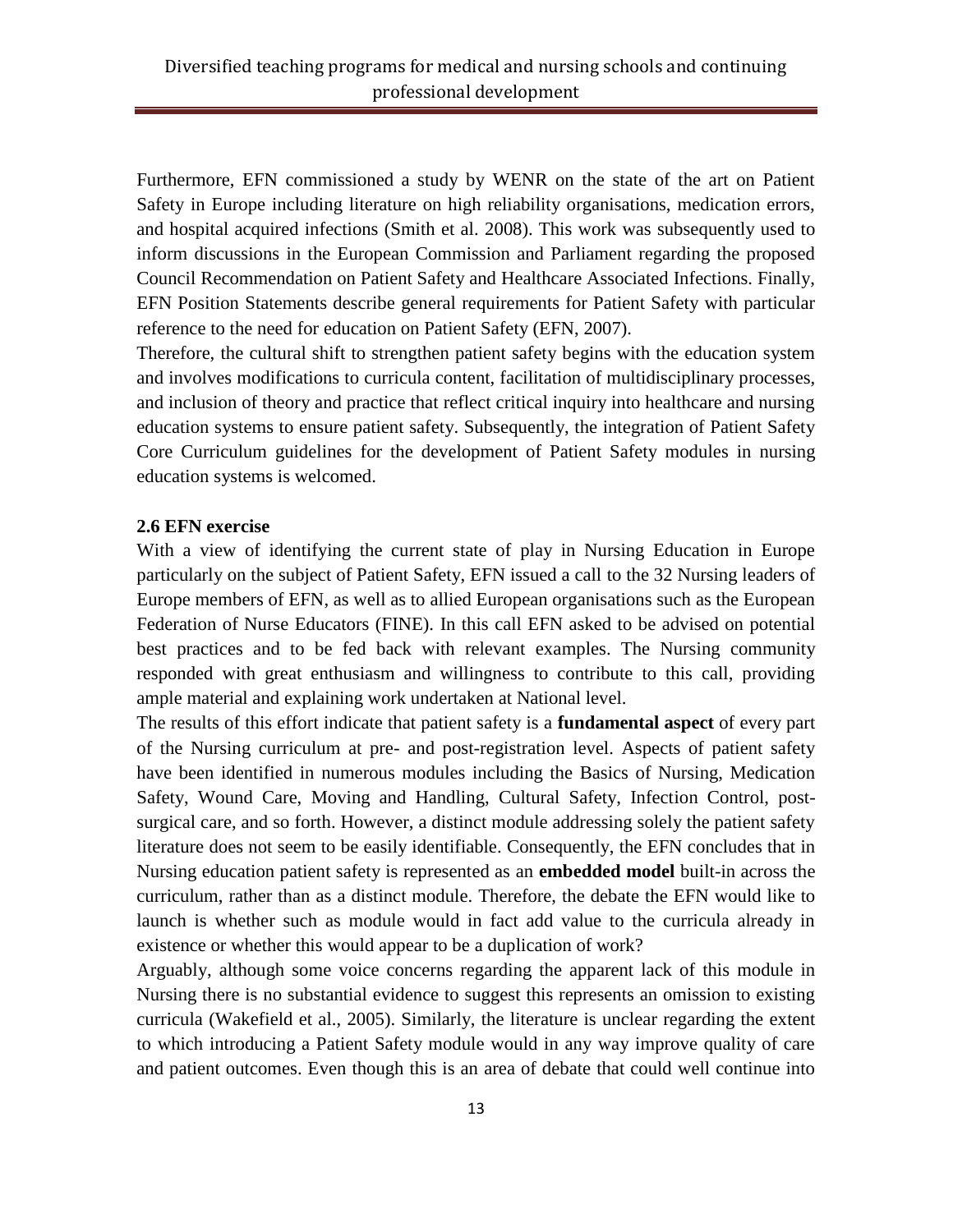years to come, it is important to recognise that Patient Safety is being addressed in the educational structure of Nurses albeit horizontally rather than vertically. Therefore the implications of the current EUNetPaS education and training guidelines need to be seen as both contributing to advancing the existing embedded model as well as setting the foundations for the development of complementary but distinct patient safety modules.

# **Conclusion**

It is important to pay tribute to field examples of developing and implementing patient safety initiatives. The next step in these endeavours would be to voice up patients in taking a more active role to their care and to their safety. The EFN has advocated for protecting the patient-centeredness of the guidelines and ensuring that key patient involvement principles are maintained to allow patients to be at the heart of safety educational developments. This would ultimately enable patient empowerment while also supporting patients in seizing control over their care, their treatment, and their lives – to EFN, this would be particularly welcoming.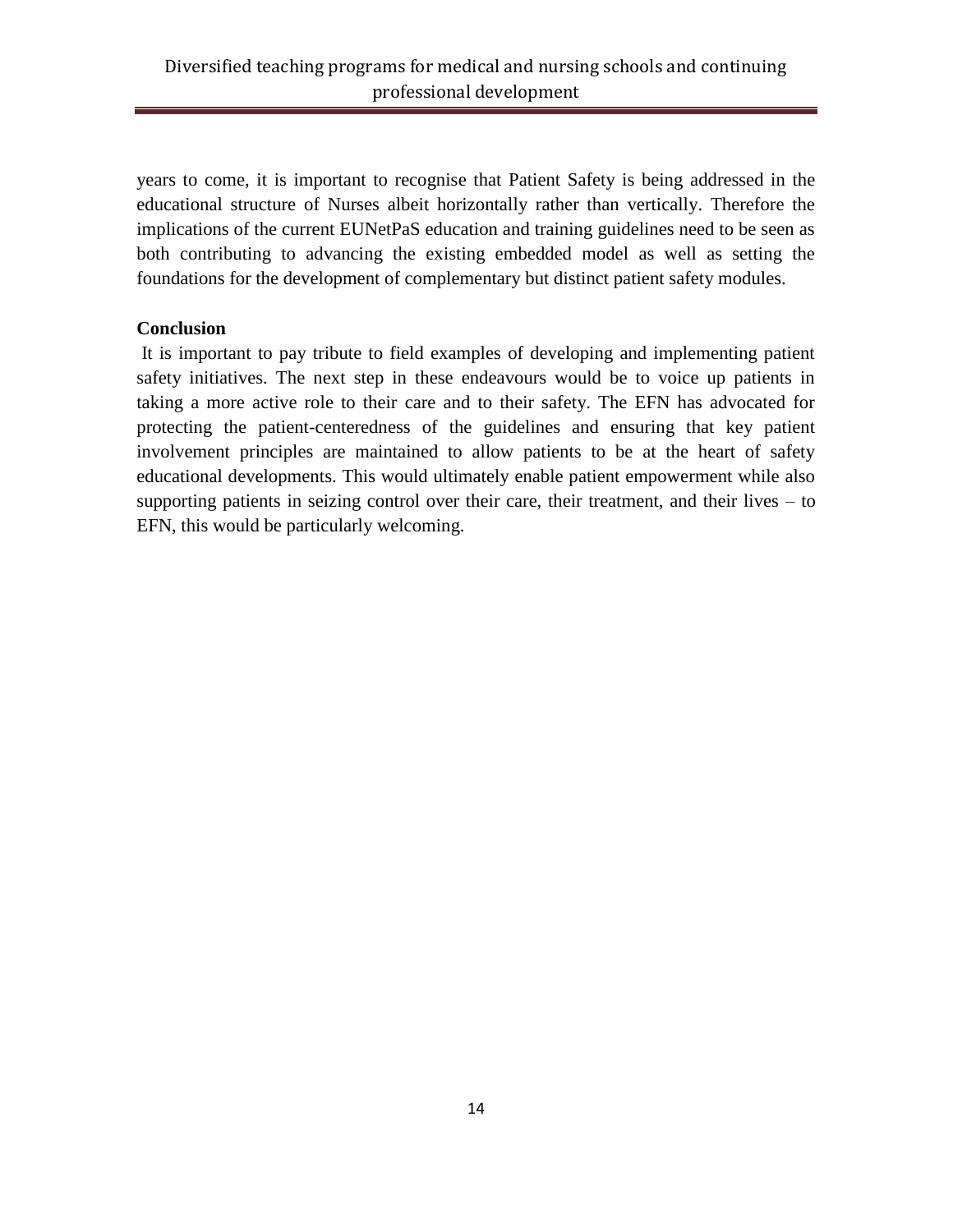# **3. CME Concept "Patient Safety" (Agency for Quality in Medicine)**

#### **3.1 Foreword**

The CME-Concept "Patient Safety", as published by the Agency for Quality in Medicine, an organization established jointly by the National Association of Statutory Health Insurance Physicians and the German Medical Council, is unique in Europe and demonstrates our commitment to this subject. This commitment is reinforced by further activities and measures, such as the availability of an anonymous error reporting system (CIRSmedical), which is also provided by the AQuMed to all SHI-accredited physicians.

In recent years, patient safety has attracted public attention throughout the world, and its importance has been discovered by the media and politicians. But public health professionals are rather uncertain how to deal with the subject due to a combination of ignorance, the fear of getting involved, questions of legal responsibility and probably also adverse publicity on (medical) errors in the press. The aim of the CME-Concept presented here **is to provide structured assistance**. It describes topics and processes with the help of which interested professionals, laypersons and others who are active in the realm of public health can learn about patient safety. It thus encourages the development of a "culture of error and safety awareness" with the ultimate aim of increasing patient safety. The CME-Concept also takes into account the ever more complex demands made on those who work in the field of public health. The appendix contains a glossary containing the most important terms pertaining to patient safety and serves two functions: On the one hand, it is an attempt to provide a guide for teaching content and on the other, by defining the most important terms from the field of patient safety, an attempt to provide the basis for communication between those involved - something which is vital for a culture of safety.

#### **3.2 The CME-Concept "Patient Safety"**

Confidence in medical care is extremely important for any health care system. By introducing patient safety, the CME-Concept presented here is a further step towards comprehensive quality management. This approach goes beyond the traditional understanding of patient safety by the health care professions, namely to find and apply the right treatment following a differential diagnosis. In the field of patient safety, it is essential to understand that when working with patients – despite the greatest possible caution and application of the best available medical knowledge, - adverse events and incidents will occur. Sometimes, the desired success of a therapy will not be attained because of an error. The structure of the CME-Concept "Patient Safety" is based on results from high risk industries such as petrochemistry, nuclear power and aviation, which for several decades have been concerned with human beings in complex work environments, the resulting potential error sources and their elimination. The first step in the CMEConcept is to create a readiness to examine and discuss human error-proneness in complex systems and the resulting danger to patient safety. In a second step, strategies for the implementation of measures and forms of communication are described which make it possible to detect potential error sources early and to work effectively towards their elimination. This CME-Concept contributes to medical quality management. Since it is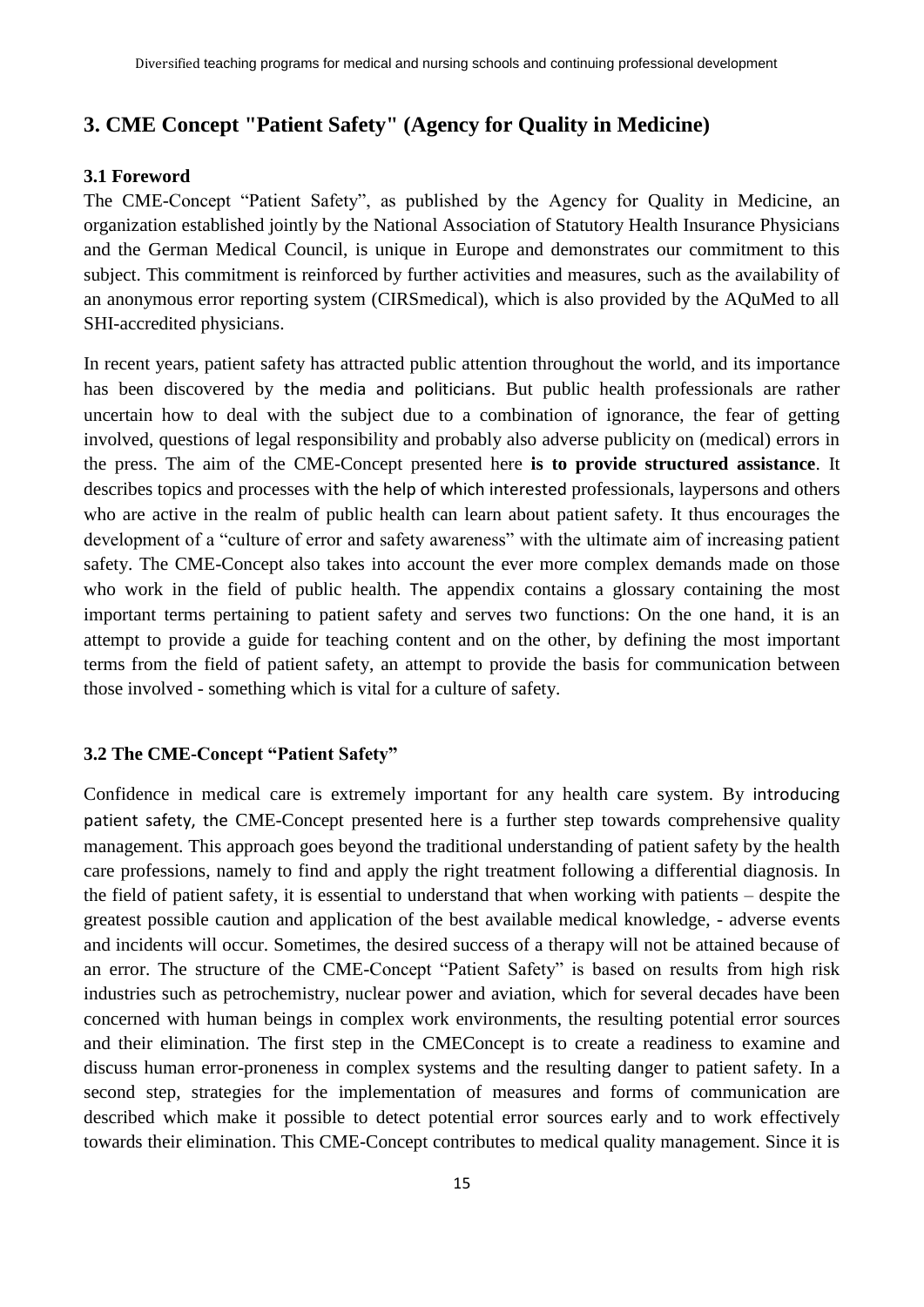relevant to all medical personnel, the authors would like to invite all medical professions to critically appraise the content of the CME-Concept and to communicate candidly any comments or suggestions, as well as to recommend changes to the content which would more adequately reflect the needs of their own professional groups.

# **3.3 Aims of the CME-Concept**

# **3.3.1 Substantive Aims of the CME-Concept**

# *Promote Error Awareness and a Culture of Safety*

To destroy current taboos, create an information base, encourage an objective discussion, develop strategies, raise the awareness of the need for changes in work processes, communicate the importance of patient safety in an acceptable way.

# *Increase Confidence when dealing with the Subject of Patient Safety*

To reduce fears, build trust, strengthen communications, become acquainted with the activities of others and learn from one another

#### *Promote Safety in Health Care*

To allocate competencies for the implementation of patient safety measures, further improve work environment and foster a positive perception of the topic by patients

# **3.3.2 Methodological Aims of the CME-Concept Professionalization**

- To provide information sources to interested parties
- To allocate competencies to those active in the health care process

# **Applicability in Different Contexts**

- Modular Structure [with elements which can be employed individually]
- Comprehensible and comprehensive selection of modules to suit target group
- Implementation possibilities in basic and advanced training, as well as continuing education
- Quality development in health care institutions
- As information for all interested parties
- As a foundation for continuing education and training for doctors
- As a guideline for multipliers and those bearing responsibility
- For the general use of those active in heath care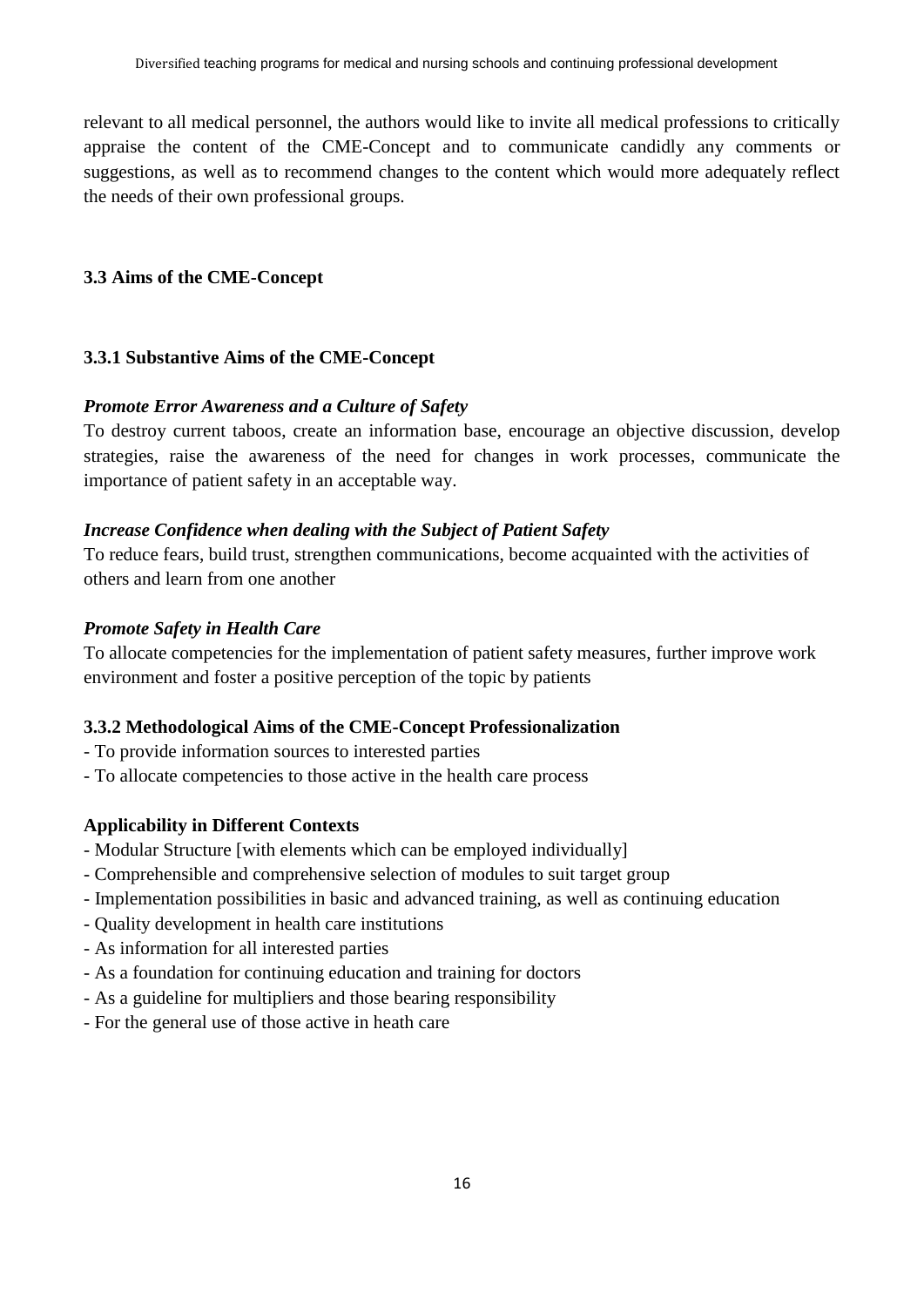# **3.4 Design of the CME-Concept**

# **3.4.1 Participants**

As a result of the CME-Concept's modular structure, courses and presentations can be provided to participants with differing knowledge levels and from different professional backgrounds. The CME-Concept can either be provided within a general framework (topic-based), or within a specific framework (for example for multipliers, as quality management for leaders, for doctors with their own practices, nurses, etc.)

# **3.4.2 Didactics**

The courses should pay special attention to the importance of intuitive clarity and experience-based learning. Therefore the continuing education courses should involve a large number of case studies, practical exercises and opportunities to share experiences. "To have heard is not to have understood, to have understood is not to have learned, to have learned is not to have acted …"

# **3.4.3 Stepwise Structure of the CME-Concept "Patient Safety"**

The CME-Concept on patient safety serves as a guideline for education, further education and continuing education in the field of patient safety in both the practice and the hospital. Thus the design of the seminars can vary greatly. However, in accordance with recommendations, they must:

- Include the subjects, content and learning goals specified for each qualification step/level
- Ensure the general conditions are suitable for conducting the seminars appropriately, and
- Take the methodological recommendations of the CME-Concept into adequate consideration

Examples of how a seminar may be structured are presented below; the following models are based on the practical experience of previous seminars in other fields of education, further education and continuing education, paying special attention to the quality assurance / medical quality management curricula. Among the positive consequences of the introduction of quality management in healthcare is that the methods that have been developed as a result (group work, the systematic analysis of the healthcare process, the recognition of patients' needs and experimentation with new solutions) promote creative action and encourage participants to take on additional responsibilities and regard their work as a personal challenge.

Continuing education can be offered on the following levels:

- I: Basic knowledge with emphasis on "information"

- II: Professional (basic) skills qualification with emphasis on application

- III: Additional qualification for multipliers with an emphasis on communicating and teaching skills to others

Further reading (demands of the individual levels) http://www.forum-patientensicherheit.de/service/literatur/pdf/fbkonzept\_patientensicherheit\_english.pdf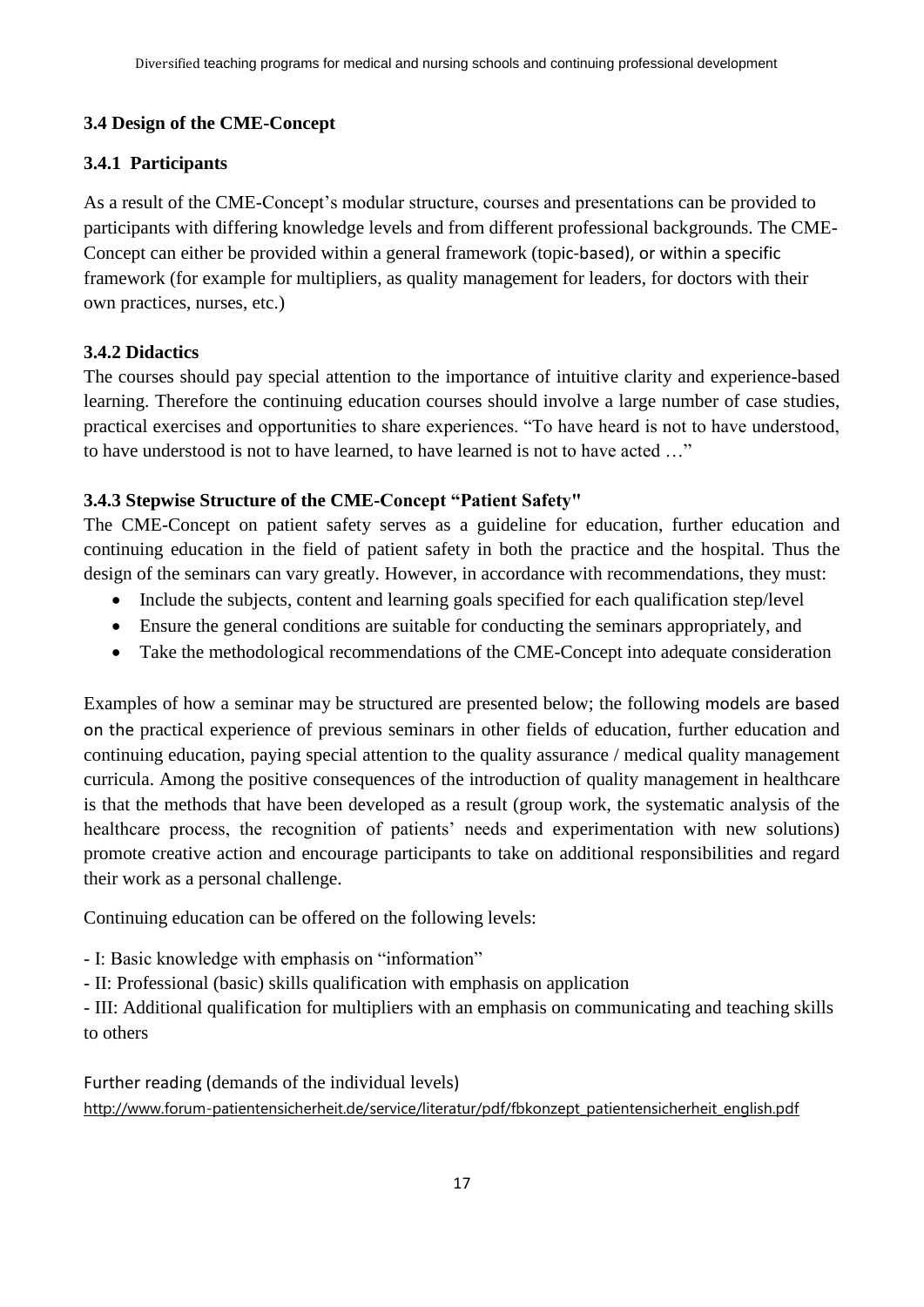#### **3.5 Areas of instruction/Modules of the CME-Concept**

For each instructional level (see table above), topics can be combined in modules – thus the continuing education can be tailored to suit different target groups and diverse needs. In this context the following should be kept in mind: **Target group, Scope, Content, Consolidation of content**

The aims of the individual aspects of PS are described and topics are presented in terms of keywords.

- Fundamentals: Key Terms and Currently Available Data
- Error research/The Psychology of Safety
- Communication/Teamwork
- Instruments/Realization/Training

#### **3.5.1 Fundamentals**

In this area of instruction, general information is presented on the importance of patient safety and its development as a subject of interest, especially in an international context following the publication of the IOM report "To Err is Human". The background and importance of the subject for healthcare and professional selfdetermination will also be introduced. At the same time, difficulties in making useful international comparisons due to the lack of systematic data in Germany, as well as problems with the interpretation of available international data and literature will be presented. As an introduction, an overview of the nomenclature is necessary, especially of terms such as "adverse event", "error" and "harm", as well as their meanings for the medical profession. Furthermore, an overview of existing institutions and their contributions to PS is provided. This includes arbitration boards, which can make detailed analyses of mistakes and resulting opportunities for continuing education, and of patient complaints. The institutions established in German-speaking countries including Austria and Switzerland, such as ombudsmen and the Stiftung Patientensicherheit (PS foundation) in Switzerland, as well as the Aktionsbündnis Patientensicherheit (Action alliance patient safety) in Germany will be discussed in some detail. Finally, the opportunities and the goals that can be achieved though the realization of greater patient safety in widely differing fields are presented and discussed, whereby the legal aspects of this topic will also be touched upon.

Further reading

http://www.forum-patientensicherheit.de/service/literatur/pdf/fbkonzept\_patientensicherheit\_english.pdf

#### **3.5.2 Error Research/ The Psychology of Safety**

This area of instruction encompasses important aspects when dealing with errors and their causes. The current traditional (person-based) approaches in medicine are taken into account, as well as lessons from other fields that have dealt extensively with human factors research such as industry and aviation. Classical error theory,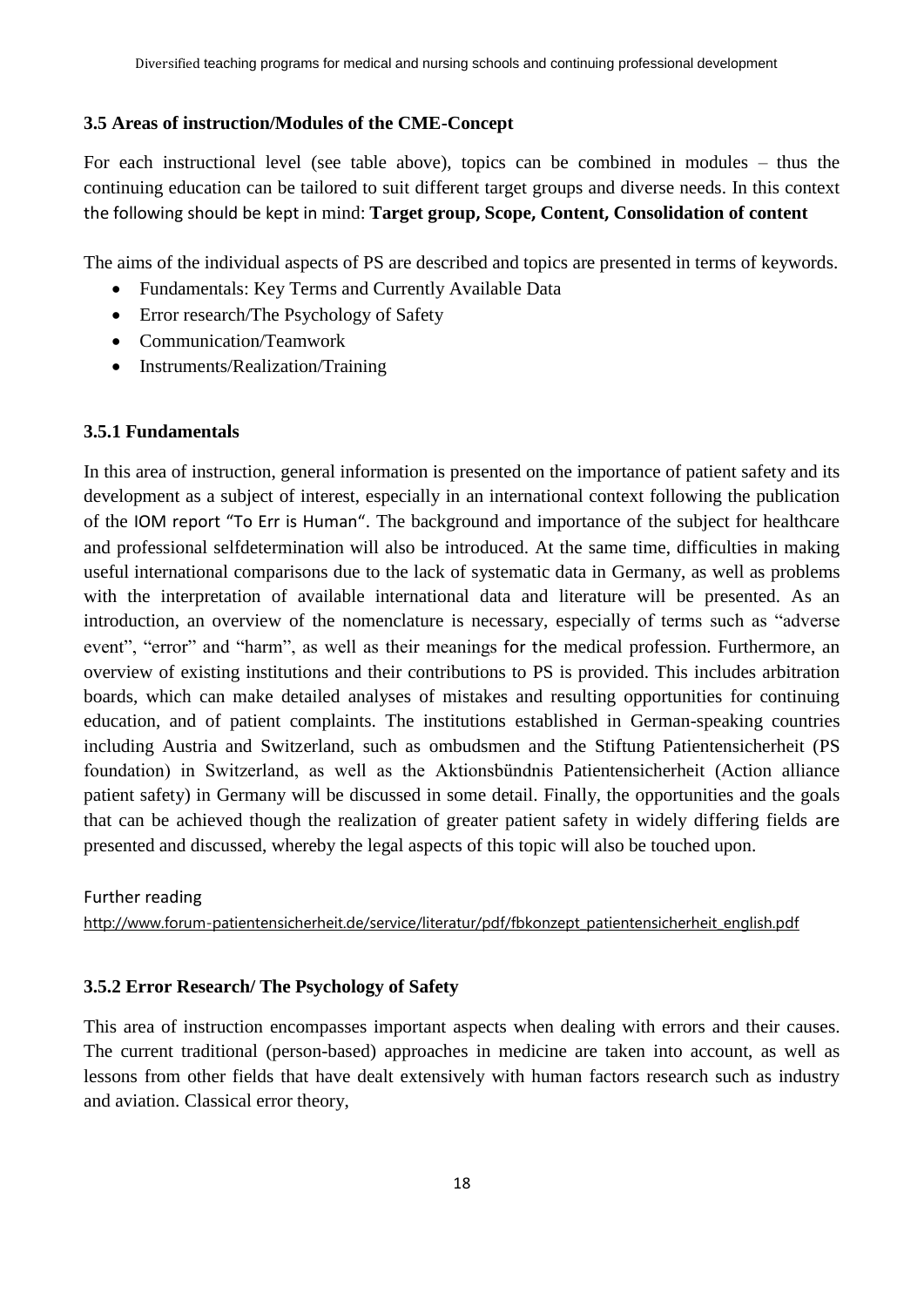which deals not only with person-based causes, but also system-based causes of errors and adverse events, will also be discussed. The psychological aspects of errors and the resulting barriers to their elimination also play an important role. In addition, the evolution of safety cultures in fields of industry known as High Reliability Organizations, which are to be found in the likes of the nuclear and aviation industries, will also be discussed. This is followed by a description of the programs and their strategic realization which have taken place in these industries over the last few years.

#### Further reading

http://www.forum-patientensicherheit.de/service/literatur/pdf/fbkonzept\_patientensicherheit\_english.pdf

#### **3.5.3 Communication/Teamwork**

In this area of instruction, communication and communication strategies, as well as the promotion of teamwork are presented in their roles as integrative elements in the development of a culture of safety. At the same time, the advantages and disadvantages of communication standards and wellknown communicational causes of errors, as well as the importance of goal-oriented and successful communication will be referred to. A further aspect is communication with patients and the public after adverse events have occurred. Therefore individual communication strategies and strategies for communication with the public will be presented and the importance of communication for these two important fields discussed. Additionally, team processes and the effects of these on hierarchies, especially on power relations and, in particular, power gradients within teams, are presented. Attention will be paid to the fact that the allocation of roles in team processes entails rights and obligations which team members adopt and on the basis of which they must prove themselves within team processes. Analogies will be drawn to other fields that have gone through similar processes in recent decades, especially aviation, and these will be discussed. Additionally, the opportunities and limits to the standardization of processes, as well as the transferability of key processes from industry to medicine will be considered.

#### Further reading

http://www.forum-patientensicherheit.de/service/literatur/pdf/fbkonzept\_patientensicherheit\_english.pdf

#### **3.5.4 Instruments/Implementation/Training**

Instruments, strategies and the implementation of instruments for the development of a culture of safety are introduced. These instruments cover a broad range from patient complaints and critical incident reporting systems to simulations and simulators. Traditional instruments for the localization and analysis of errors such as root cause analysis and the significant event audit will be presented and their importance explained. Furthermore, great importance is attached to the evaluation of perceived medical risks in terms of the likelihood of an incident occurring and its poCME-tential harm, as well as what this actually means for avoidance strategies in medical organizations.

#### Further reading

http://www.forum-patientensicherheit.de/service/literatur/pdf/fbkonzept\_patientensicherheit\_english.pdf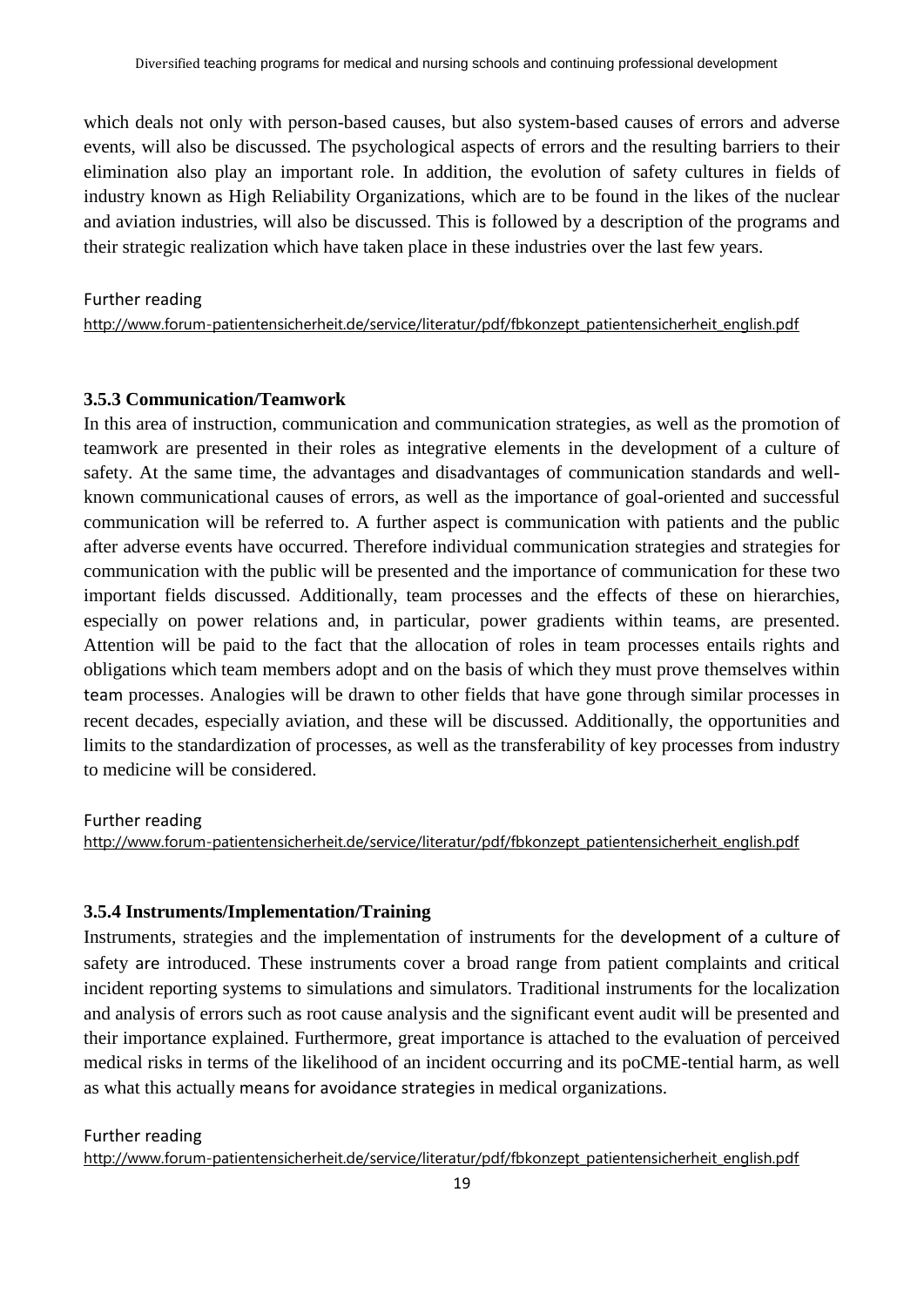# **3.6 Modular Content and Model Syllabus**

The following table presents the subjects to be covered and a time schedule for a CME-Concept seminar on PS. Other continuing education seminars can be combined freely from the areas of instruction.**.**

|           | (4 hours)                                                                                   | I. Basic knowledge / Information   II. Basic Qualification / Guide-<br>line (16 hours) | III. Additional Qualification/ Mul-<br>tipliers (20 hours)                                                  |
|-----------|---------------------------------------------------------------------------------------------|----------------------------------------------------------------------------------------|-------------------------------------------------------------------------------------------------------------|
|           | Patient safety (background,<br>importance for doctor, patient,<br>public) 45 mins.          | Fundamentals (consolidating<br>the content) 180 mins.                                  | Theoretical approaches/<br>strategies 180 mins.                                                             |
|           |                                                                                             |                                                                                        | Human Factors 240 mins.                                                                                     |
| $\bullet$ | Psychology of the error (cau-<br>ses, types etc) 60 mins.                                   | Theoretical approaches/<br>$\bullet$<br>strategies 180 mins.                           | Communications / Teamwork<br>180 mins.                                                                      |
| $\bullet$ | Error management/safety<br>thinking in other industries (e-<br>xamples/strategies) 45 mins. | Communications / Teamwork<br>$\bullet$<br>180 mins.                                    | Instruments / Implementation /<br>$\bullet$<br>Training 180 mins.                                           |
| ٠         | Error management as a part of $\bullet$<br>QM (introduction) 45 mins.                       | Instruments / Implementation/<br>Training 180 mins.                                    | Group and project work<br>240 mins.                                                                         |
|           | Discussion 45 mins.                                                                         | Group and project work<br>240 mins.                                                    | Team and communication<br>training 180 mins (in groups).                                                    |
|           |                                                                                             |                                                                                        |                                                                                                             |
|           | I. Basic Knowledge / Information   II. Basic Qualification / Main                           | Idea                                                                                   | III. Additional Qualification /<br><b>Multipliers</b>                                                       |
|           | <b>Target Group:</b>                                                                        | <b>Target Group:</b>                                                                   | <b>Target Group:</b>                                                                                        |
|           | Doctors pursuing further edu-<br>cation                                                     | Doctors pursuing further edu-<br>cation                                                | Doctors pursuing further edu-<br>cation                                                                     |
|           | Medical students                                                                            |                                                                                        | Doctors with own Practice                                                                                   |
|           | Requirements:                                                                               | Requirements:                                                                          | Requirements:                                                                                               |
|           | Medical studies (MD)                                                                        | Start of further education                                                             | Doctors with at least 5 years<br>professional experience or<br>who have finished their further<br>education |
| Aim:      |                                                                                             | Aim:                                                                                   | Aim:                                                                                                        |
| $\bullet$ | Communicate fundamentals<br>Develop understanding for<br>importance of patient safety in    | Communication of knowledge,<br>application fields and patient<br>safety skills         | Communicate competencies<br>and responsibilities for patient<br>safety in participants' profes-             |

# Further reading

http://www.forum-patientensicherheit.de/service/literatur/pdf/fbkonzept\_patientensicherheit\_english.pdf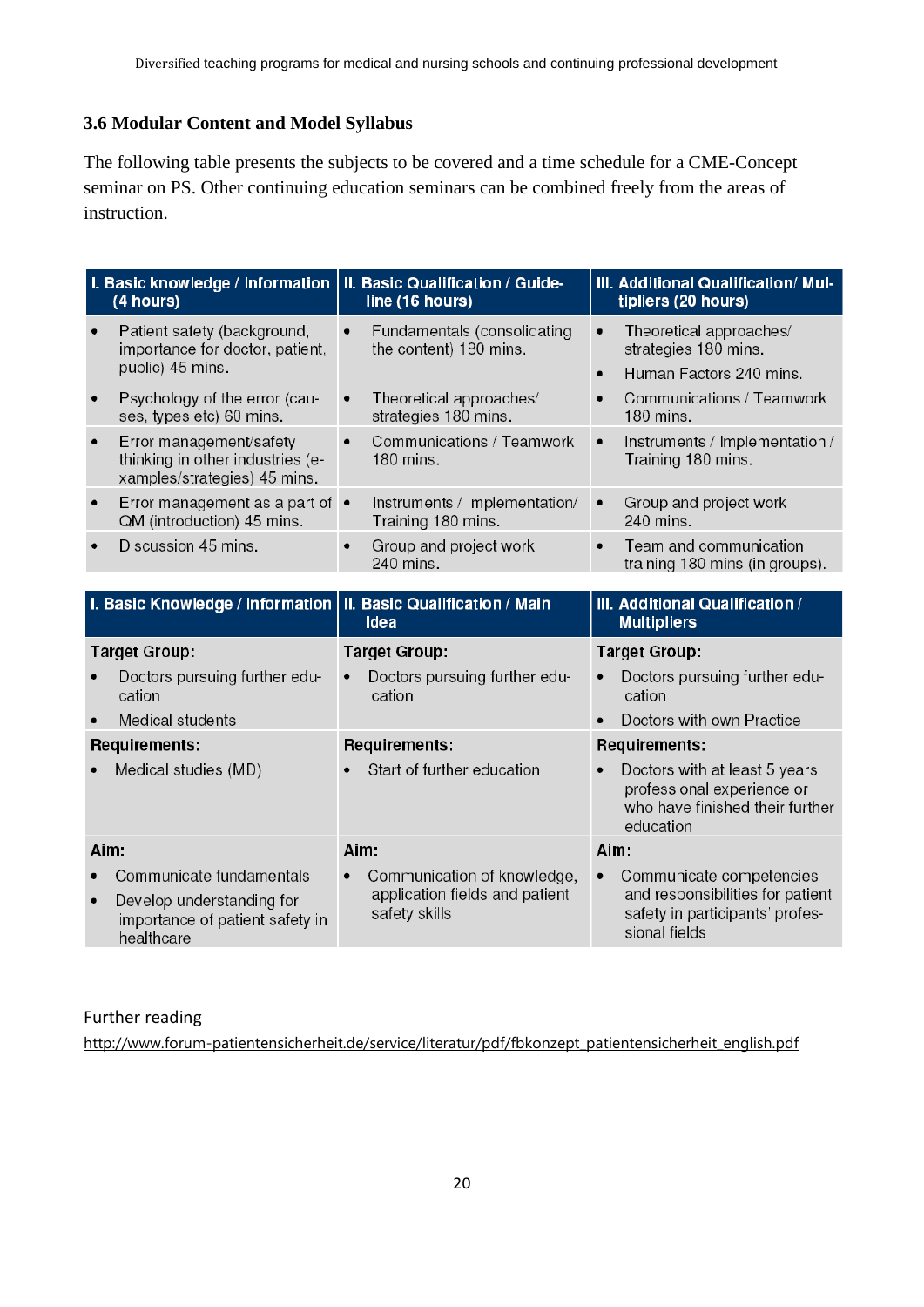# **4. Training for Professionals and other PS Education and Training Activities (Spanish Ministry of Health)**

# **Introduction-Objectives**

The Spanish Teaching program on Patient Safety is included in the national Strategy of PS developed since 2005 in agreement with the representative members of all the 18 Spanish Health Regions (HR). The HRs in Spain are responsible of their healthcare system. The Teaching programme was designed based in a situation analysis according to: International recommendations (WHO, Council of Europe and European Commission) national expert, professional perception from qualitative and quantitative studies (AHRQ questionnaire results: only available in Spanish) ENEAS and APEAS studies and other studies.

The objectives of this programme are to improve the attitude and knowledge by substituting a blame culture for an attitude oriented to a proactive risk reduction and to improve skills in clinical practice by teaching professionals about how to prevent AE related with: Medication, nosocomial infection and technical procedures The target population of the program include health care professionals: clinical professionals, managers, directors and other involved in health activities. The program is mainly oriented to professionals working in the Risk management Units in each hospital or primary care facilities. Also the program addresses patients and citizens through a multifaceted approach including on-line and on-site courses. The Programme for professionals has 3 teaching levels: basic (1), expert (2) and Advanced (3) (Table 1)

| <b>COURSE</b>                                              | <b>LVL</b>     | <b>METHOD</b>           | <b>TARGET</b>                                                                    | <b>CREDITS</b>        | <b>HOURS</b> |
|------------------------------------------------------------|----------------|-------------------------|----------------------------------------------------------------------------------|-----------------------|--------------|
| <b>Basic training</b><br>(Provided at HR<br>level)         | $\mathbf{1}$   | Present                 | All professionals<br>Patients                                                    | Depends on<br>each HR | 30           |
| Risk-management<br>(Provided at<br>national level)         | $\overline{2}$ | On-line<br>tutorial     | Healthcare<br>professionals and<br>managers (superiors<br>graduate, nurses)      | 9,3                   | 120          |
| Risk-management<br>(Provided at<br>national level)         | $\mathbf{1}$   | On-line<br>Self-tutor   | <b>Healthcare Professionals</b><br>and managers (superiors)<br>graduate, nurses) | 2,5                   | 20           |
| PS and AE<br>prevention<br>(Provided at<br>national level) | $\mathbf{1}$   | On-line<br>Self-tutor   | <b>Healthcare Professionals</b><br>and managers (superiors<br>graduate, nurses)  | 2,5                   | 20           |
| Master's degree<br>(Provided at<br>national level)         | 3              | On site $\&$<br>On line | <b>Healthcare Professionals</b><br>and managers (superiors<br>graduate, nurses)  | 60                    | 1600         |

Table 1: PS Education and Training in Spain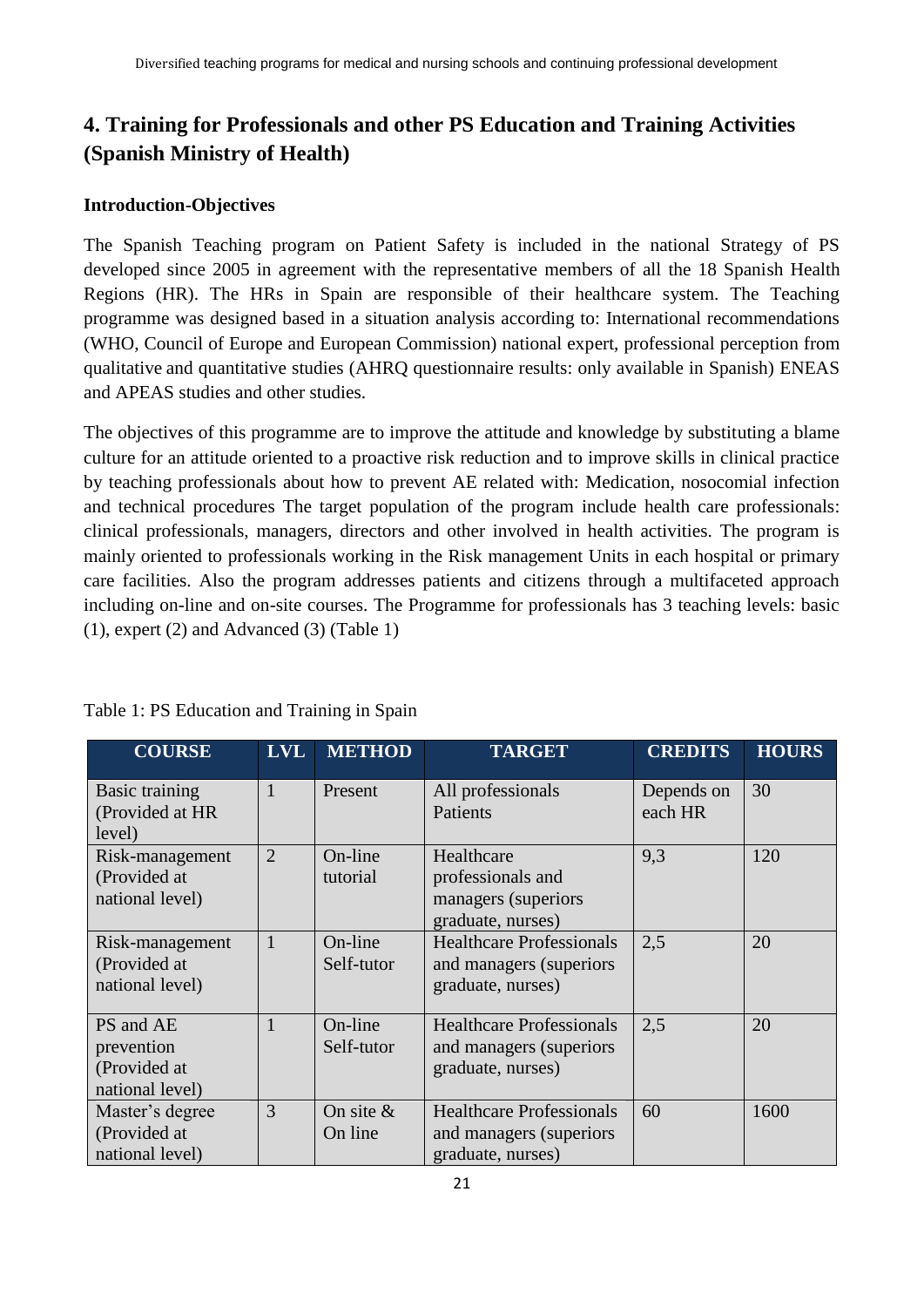#### **4.1 National Courses in Spain**

#### **4.1.1 Training Courses for Professionals**

#### **On-line training course in Risk Management and Patient Safety**

#### *Description*

Centralized course at national level, organized by the SMoH through an agreement with the Carlos III University of Madrid

#### *Objectives*

- 1. Know and value the phases and elements of the risk management life cycle.
- 2. Clear and detailed description of the tools that support an efficient risk management in an organization.
- 3. Provide examples and practical cases of the use of the toolkit both within the health environment and also in other services familiar to everyone.
- 4. Provide with clear, ready-to-use software formats that allow the utilization of the toolkit in different organizations of the healthcare sector.
- 5. Describe the risk management and continuous improvement methodologies used successfully nowadays both in the public and private sectors.
- 6. Advice and serve as consultants for the development of a Risk Management and PS Improvement Plan, set into the context of the Health Organization where the student currently works.

#### *Type of intervention*

The course combines the reactive and proactive approaches to PS Improvement. The platform was developed with all the appropriate tools necessary to allow the participants: To know at any time their progression, communicate, and exchange all the information required with the group of expert tutors (which provide continued support). The Course included theoretical contents on the RM processes and practical RM tools clearly detailed with examples and practical cases, through templates and clear formats, to allow their implementation in different health organizations. This course was aimed to manager and clinical professionals, grouped in 3-4 people teams linked professionally in order to finally develop a PS improvement project on their working area. The Project consists of a set of 16 steps where professionals use the methodology and tools provided in the course, and contextualize them on their healthcare unit/area.

#### *Duration and No. of participants*

This 120h course has been running since 2006: 12 editions until now in Spanish (to Spain and Latin America) and 2 in English (to EUNetPaS project and WHO). A total of 1000 Healthcare professionals at the end of 2009, including clinical professionals (clinicians: medical doctors, nurses and others) and managers.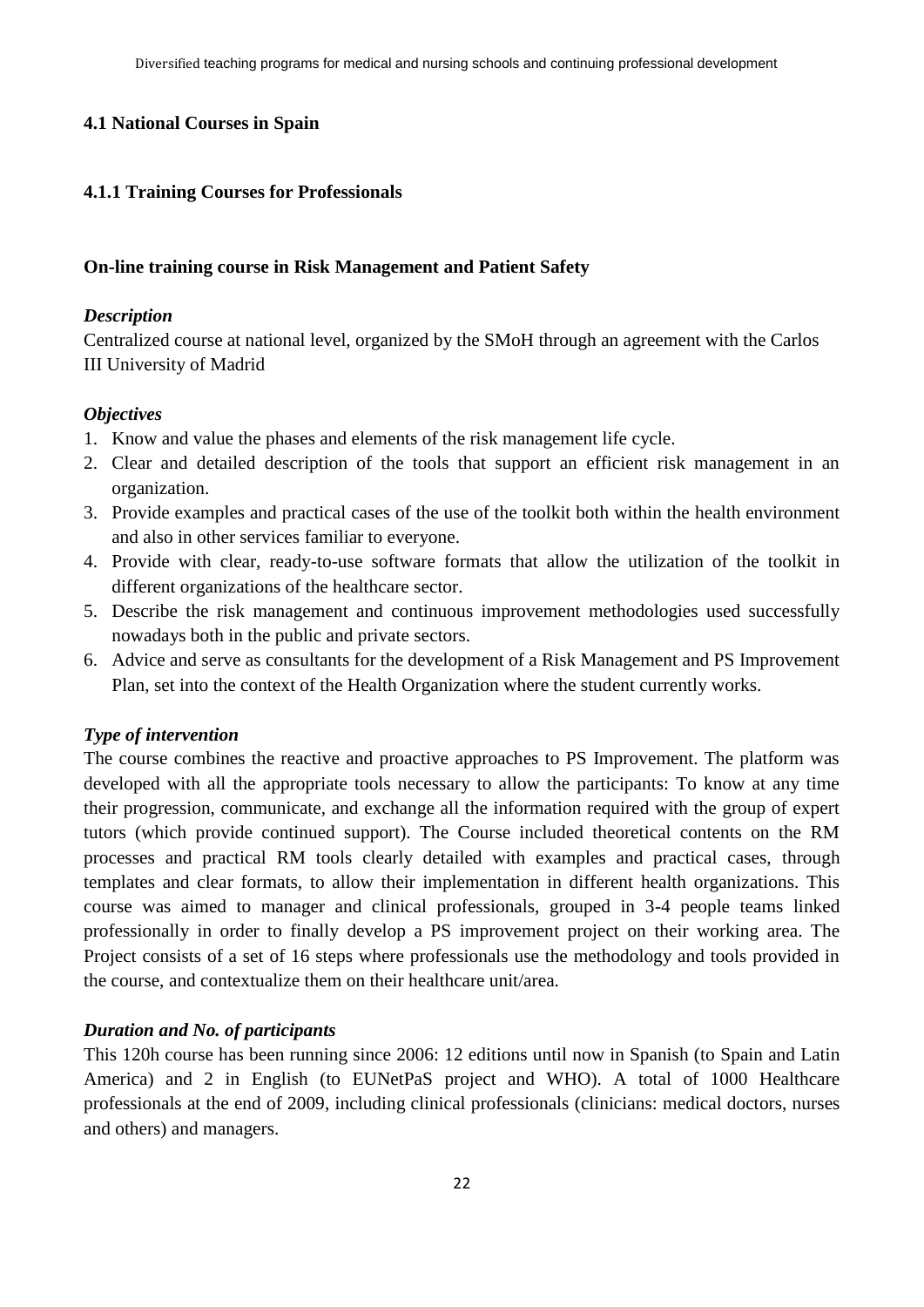### *Evaluation*

At the end of each Course call, quality evaluation surveys are sent to all students, including a set of 14 questions related to: course interest, materials, online platform, tutorial advice and support, timeframe, usefulness and overall course objectives achievement. We also evaluate student's knowledge and skills through a project designed using al risk management tools.

# *Outcomes of interventions*

A database was performed with all the projects designed by the students. This database is a compilation of good practices that will have public access (in Spanish) in the PS Web page [\(www.seguridaddelpaciente.es\)](http://www.seguridaddelpaciente.es/). This database allows to find examples of the use of different tools at different clinical settings. In an attempt to retrieve information about sustainability of course usefulness, the MHSP is currently designing an evaluation survey that will be send to students 6 months after each call is finished. (This survey will also be sent to all professionals that participated in the previous 16 course calls).

# **Master in Patient Safety**

# *Description*

Centralized Master at national level, organized by the SMoH through an agreement with the Miguel Hernandez University of Alicante.

#### *Objectives*

- 1. To identify Adverse Events (AE) notification System advantages and limitations.
- 2. To differentiate how AE historical sequence has occurred.
- 3. To analyze healthcare risk management stages.
- 4. To distinguish Patient Safety (PS) activities on management levels.
- 5. To recognize potential risks on Clinical PS, procedures, diagnosis, therapeutics, assistance team and professional.
- 6. To identify clinical practices that can contribute to failures and errors
- 7. To use failures and error in order to implement improvements on PS.
- 8. To provide and use of clinic risk management principles.
- 9. To provide self learning on AE preventive risk management.

# *Type of intervention*

This Master consists of a set of 12 modules, 2 round tables, individual Project tutorized, distributed as follows: 1)Framework 2)Basic epistemology 3)Quality assistance 4) PS risk management improvement tools 5) Available knowledge and evidence 6) Clinical practice standardization 7) Safe use of medication 8) Health technologies assessment and economical evaluation methods 9) Healthcare legal issues 10) Socio-cultural approach 11) Individual approach of AE analysis 12) Social impact of AE.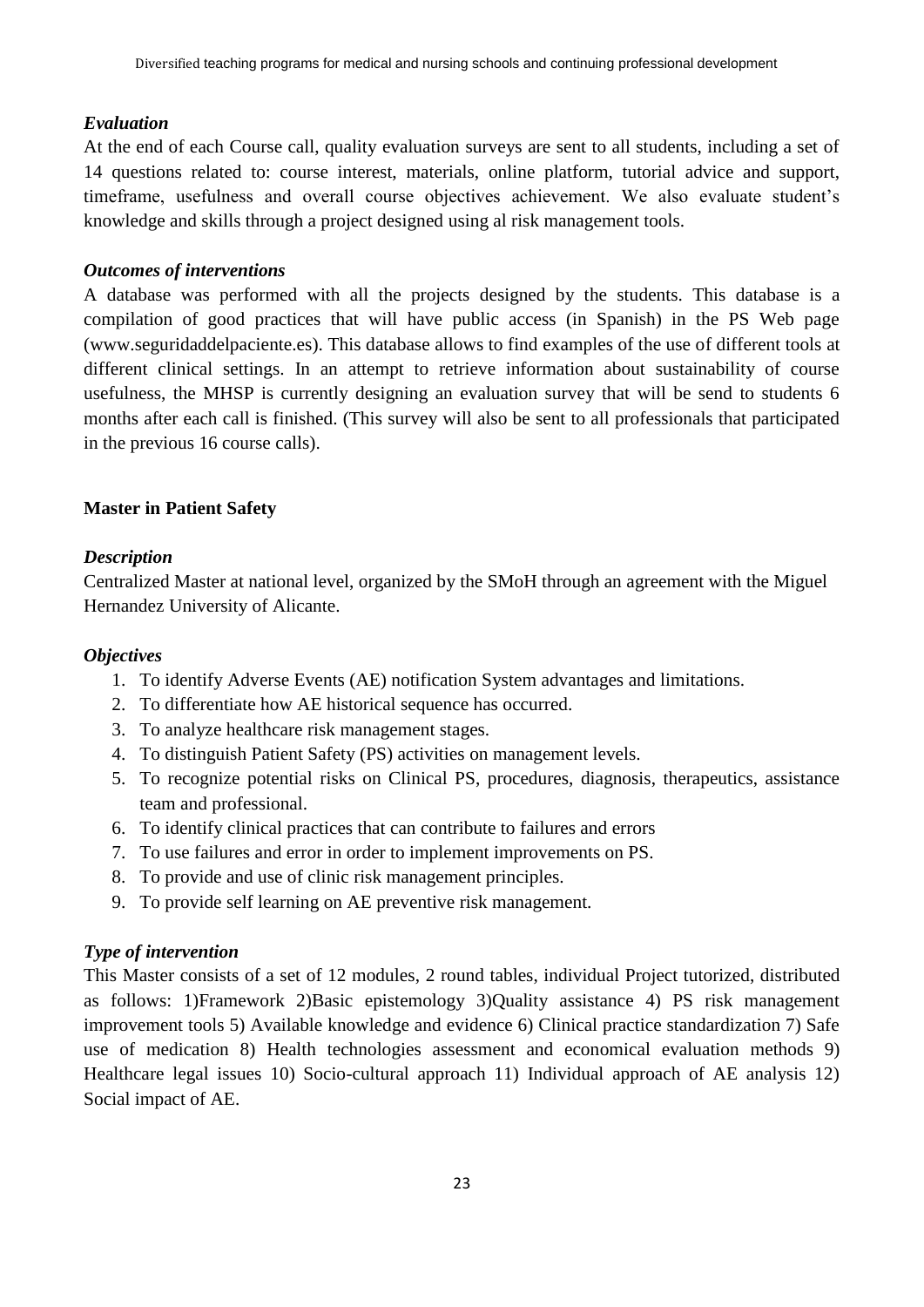# *Duration*

This 1500h master has been running since 2008 with 60 ECTS credits

# *No. of participants*

30 Healthcare professionals in 2009, including clinical professionals (clinicians: medical doctors, nurses and others) and managers, involved in Patient safety and selected by the Health Regions.

# *Evaluation*

All the modules were rating with 4,5 points in a 1 to 5 point scale regarding: objectives, acquired knowledge, utility, applicability, professors and global evaluation. Each of the 30 students developed a project related with the contents of the Master. Some of these projects will be publish during 2010 in Med Clin (Barc).

# **Medical school Undergraduate education**

The Miguel Hernandez University of Alicante includes at 4<sup>th</sup> course of Medicine a Health Management course, as an optional subject, chosen by 85-90% of the students. This course includes 4 modules:

**1st Module:** Sanitary management- general concepts **2nd Module:** Sanitary Management Planning **3rd Module:** Assistance Quality **4th Module:** Patient Safety

# **4.1.2 Training for Patients**

# **Trainers Citizens Nets in Patient Safety Description**

National Net of citizens supported by the SMoH. This net was created based in a project developed (through an agreement with the Andalusia School of Public Health) since 2006 with the Spanish patients and consumers associations. The citizens belonged to this net were trained during 2009 in order to train other citizens and patients during 2010

# **Objectives**

To create a patients and citizens active participation on PS policies: To reach higher levels of satisfaction; to incorporate healthy life habits and to improve therapeutic performance.